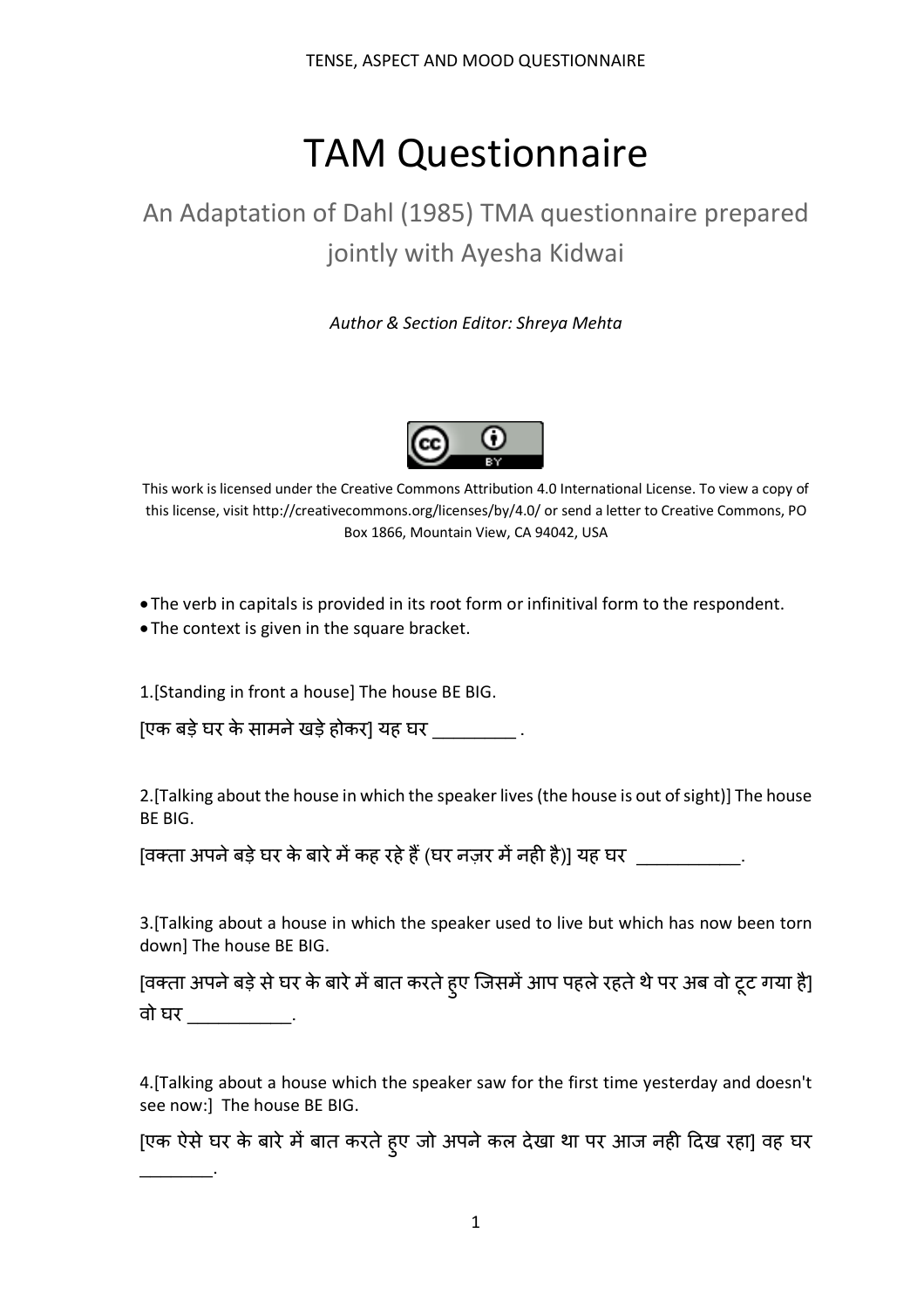5.[Q: What your brother DO right now? (=What activity is he engaged in?) A by someone who can see himl A: He WRITE letters.

[Q:1या\_\_\_\_\_\_\_\_\_\_\_ आपका भाई अब?] [जवाब Hकसी ऐसेइनसान सेजो उLह5देख सकता है] A: वो ख़त

6.[A: just talked to my brother on the phone. B: What does he do right now?] A: He WRITE letters.

[A: अभी मैंने अपने भाई से टेलीफोन पर बात की| B: वो क्या कर रहा है अभी?] A:वो खत**\_\_\_\_\_\_\_\_\_\_\_\_\_** 

7.[A: I went to see my brother yesterday. B: What he DO? (=What activity was he engaged in?) A: He WRITE letters.

[A: कल मैं अपने भाई को देखने गया था|] B: वो क्या \_\_\_\_\_\_\_\_\_\_\_\_\_\_\_\_\_\_\_\_\_\_\_\_\_\_\_\_\_\_\_\_

8.[A: I talked to my brother on the phone yesterday. B: What he DO? (=What activity was he engaged in?)] A: He WRITE letters.

[A: मैंने अपने भाई से कल टेलीफोन पर बात की थी| B: वो क्या \_\_\_\_\_\_\_\_\_\_\_\_\_\_\_\_\_\_\_\_\_\_?] A:वो ख़त <u>\_\_\_\_\_\_</u>

9.[Q: When you visited your brother yesterday, what he DO after you had dinner?] A: He WRITE letters.

[Q:तुम्हारे भाई ने खाना खाने के बाद क्या \_\_\_\_\_\_\_,जब तुम उससे मिलने गए थे?] A: वह ख़त \_\_\_\_\_\_\_\_\_\_\_\_\_\_\_.

10.[Q: What your brother DO if you don't go to see him today, do you think?] A: He WRITE a letter to me.

Q:[क्या लगता है तुम्हे, तुम्हारा भाई क्या \_\_\_\_\_\_\_\_\_\_\_\_ अगर तुम उसे आज देखने नहीं जा पाते हो?] A: वह मुझे ख़त\_\_\_\_\_\_\_\_\_\_.

11.Q: What your brother DO when we arrive, do you think? (=What activity will he be engaged in?)] A: He WRITE a letter.

Q:जब हमलोग तुम्हारे घर पहुचेगे तब तुम्हारा भाई क्या \_\_\_\_\_\_\_\_\_\_\_? A: वह एक ख़त

 $\mathcal{L}_\text{max}$  , where  $\mathcal{L}_\text{max}$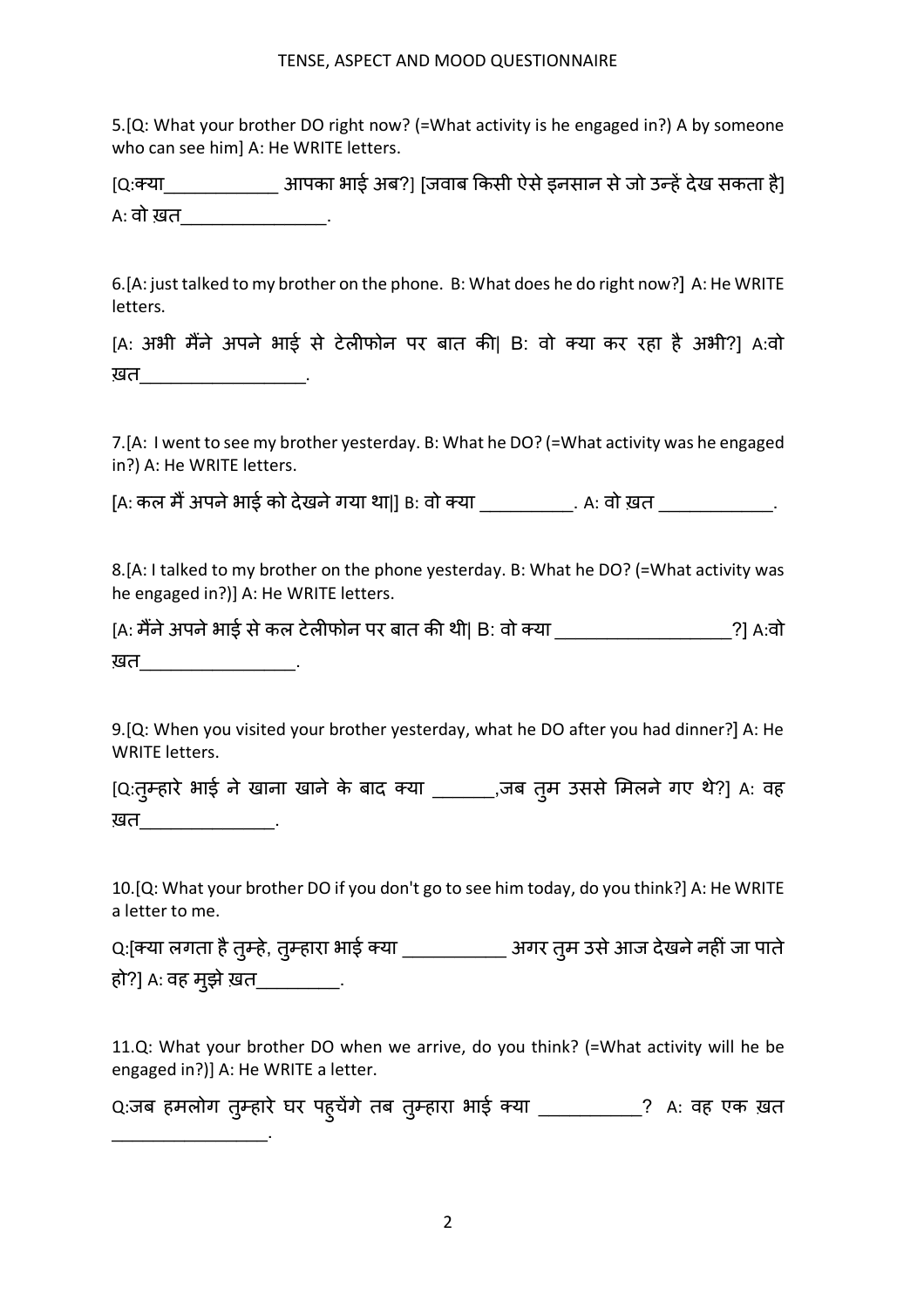12.[Q :What is he planning to do right now?] A: He WRITE letters.

Q: [वह अब क्या करने की सोच रहा है?] A: वह ख़त

13. [Q: What your brother usually DO after breakfast?] A: He WRITE letters.

Q: [तुम्हारा भाई नाश्ते के बाद अक्सर क्या \_\_\_\_\_\_\_\_\_\_ ?]A: वह ख़त\_\_\_\_\_\_\_\_\_\_\_\_\_\_\_\_.

14.[Q: What your brother usually DO after breakfast last summer? ] A: He WRITE letters.

Q: [पिछले गर्मियों की छुट्टी में तुम्हारा भाई क्या \_\_\_\_\_\_\_\_\_\_\_\_\_था?] A:वह ख़त \_\_\_\_\_\_\_.

15.[Q: What are you planning to do right now?] A: I WRITE letters.

Q:[तुम अभी क्या करने का सोच रहे हो? ] A: मै ख़त\_\_\_\_\_\_\_\_\_\_\_\_\_\_\_\_.

16.[Neither A nor B can see B's brother. A: What he DO right now, do you think? (=What activity is he engaged in?)] B: He WRITE letters (I think so because he does that every day at this time)

[ना A या B, B के भाई को देख सकते हैं] A: तुम्हे क्या लगता है ,वह क्या \_\_\_\_\_\_\_\_\_\_\_? वह ख़त \_\_\_\_\_\_\_\_\_\_\_\_ | (क्युकि वह हमेशा , रोज़ यही करता है)

17.[A: My brother works at an office. B: What kind of work he DO?] A: He WRITE letters.

[A: मेरा भाई एक दफ्तर में कम करता है| B: वह किस तरह का काम \_\_\_\_\_\_\_\_\_\_ ] B: वह ख़त**\_\_\_\_\_\_\_\_\_\_**\_.

18.[A: Last year, my brother worked at an office. B: What kind of work he DO there?] A: He WRITE letters.

[A:पिछले साल मेरा भाई एक दफ्तर में काम करता था| B: वहाँ वह क्या काम \_\_\_\_\_\_\_\_\_? ] A: वह ख़त \_\_\_\_\_\_\_\_\_.

19.[A: My brother has got a new job. He'll start tomorrow. B: What kind of work he DO there?] A: He WRITE letters.

[A:मेरे भाई की एक नौकरी लगी है| वह कल काम शुरू करेगा| B: वह वहाँ कैसा काम ?]A: वह ख़त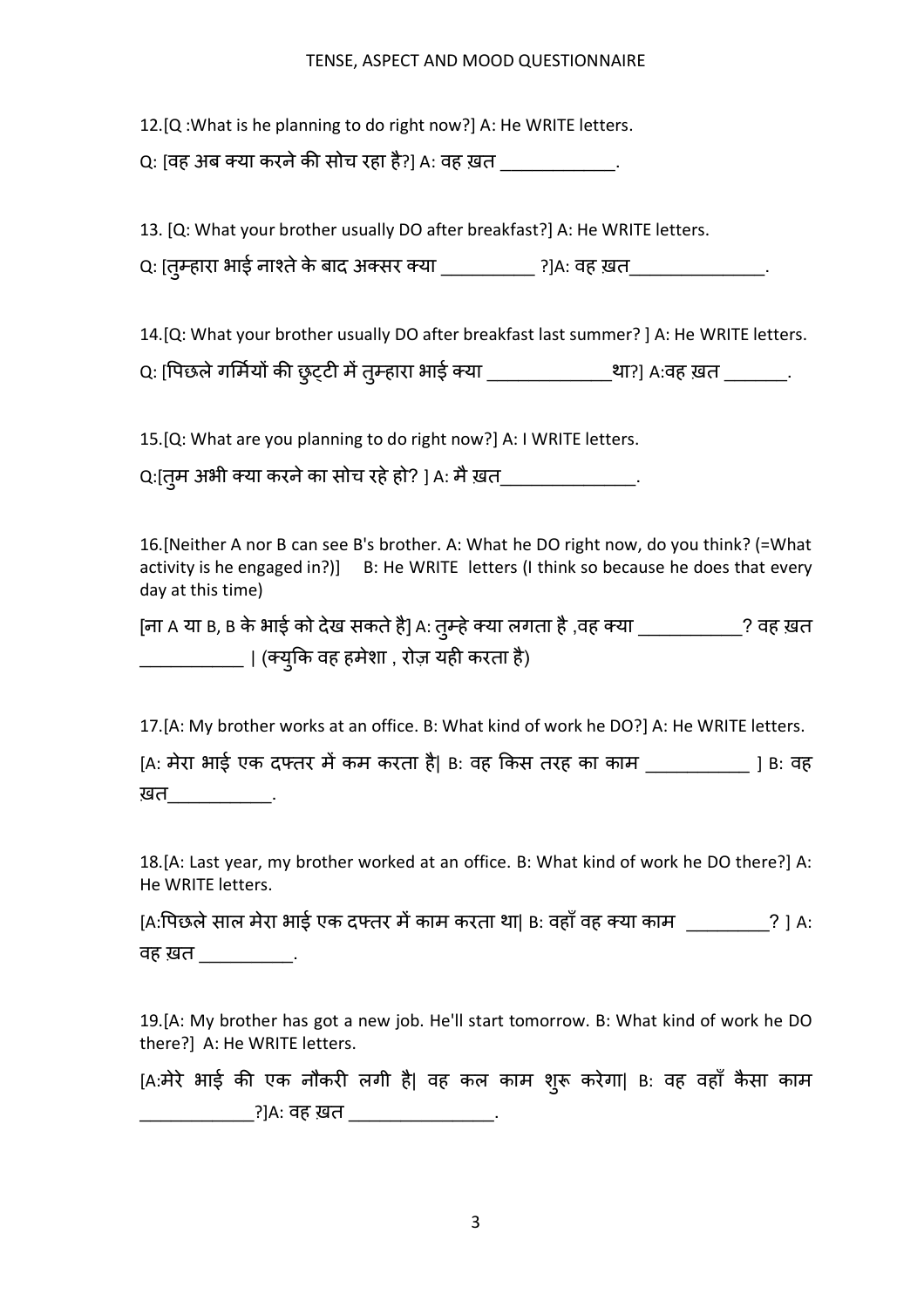20.[Talking of what happened yesterday] A: While my brother WRITE the letter, I WAIT in the garden.

[कल हुए कम के बारे में बात करते हुए] A: जब तक मेरा भाई ख़त \_\_\_\_\_\_\_\_\_\_\_\_\_\_\_\_\_\_\_, मैं उसका इंतज़ार \_\_\_\_\_\_\_\_\_\_.

21.[Q: Did your brother finish the letter quickly?] A: (No,) he WRITE the letter slowly.

[Q: क्या तुम्हारे भाई ने ख़त जल्दी लिख लिया था? ] A: (नही) उसने ख़त धीरे \_\_\_\_\_\_\_\_\_\_\_\_\_\_\_\_\_.

22.[Talking of the water in a river which is visible to the speaker and the hearer:] A:(The water is usually warm, but today) it BE COLD.

[नदी के बारे में बात करते हुए जो दोनों श्रोता और वक्ता को दिख रहा है|]A: (सामान्य रूप से पानी गर्म रहता है, पर आज) पानी ठंडा \_\_\_\_\_\_\_\_.

23.[Of a visible lake, what the water is usually like] A:It BE COLD

 $\overline{\phantom{a}}$  . The set of  $\overline{\phantom{a}}$  .

[सामने एक नदी दिख रही है और उसके बारे में बात करते हुए कि अधिकतर समय नदी का पानी] A: पानी \_\_\_\_\_\_\_\_\_\_\_\_\_\_\_.

24.[Of a visible lake, in which the speaker swam yesterday] A:(Today the water is warm, but yesterday) it BE COLD

[सामने एक नदी दिख रही है जिसमें वक्ता कल तैरे थे| उसके बारे में बात करते हुए] A: आज पानी थोडा गर्म लग रहा है पर कल पानी

25.[Of a visible lake] A:(The first time I swam in this water many years ago) it BE COLD.

[सामने नदी दिख रही है] A: (जब में कुछ सालों पहले इस नदी में तैरा था) तभ पानी ठंडा

[गर्मी के दिनों की बात है| आप सामने दिख रहे नदी की बात कर रहे है। A: (ज्यादातर पानी गर्म रहता है पर इन दिनों गर्मी में) पानी ठंडा

27.[It's no use trying to swim in the river tomorrow] A:The water BE COLD (then). [कल इस नदी में नहाने का कोई मतलब नहीं है]A: (तब) पानी

<sup>26.[</sup>Of a visible lake, said in the summer] A:(Usually the water is warm, but this summer) it BE COLD.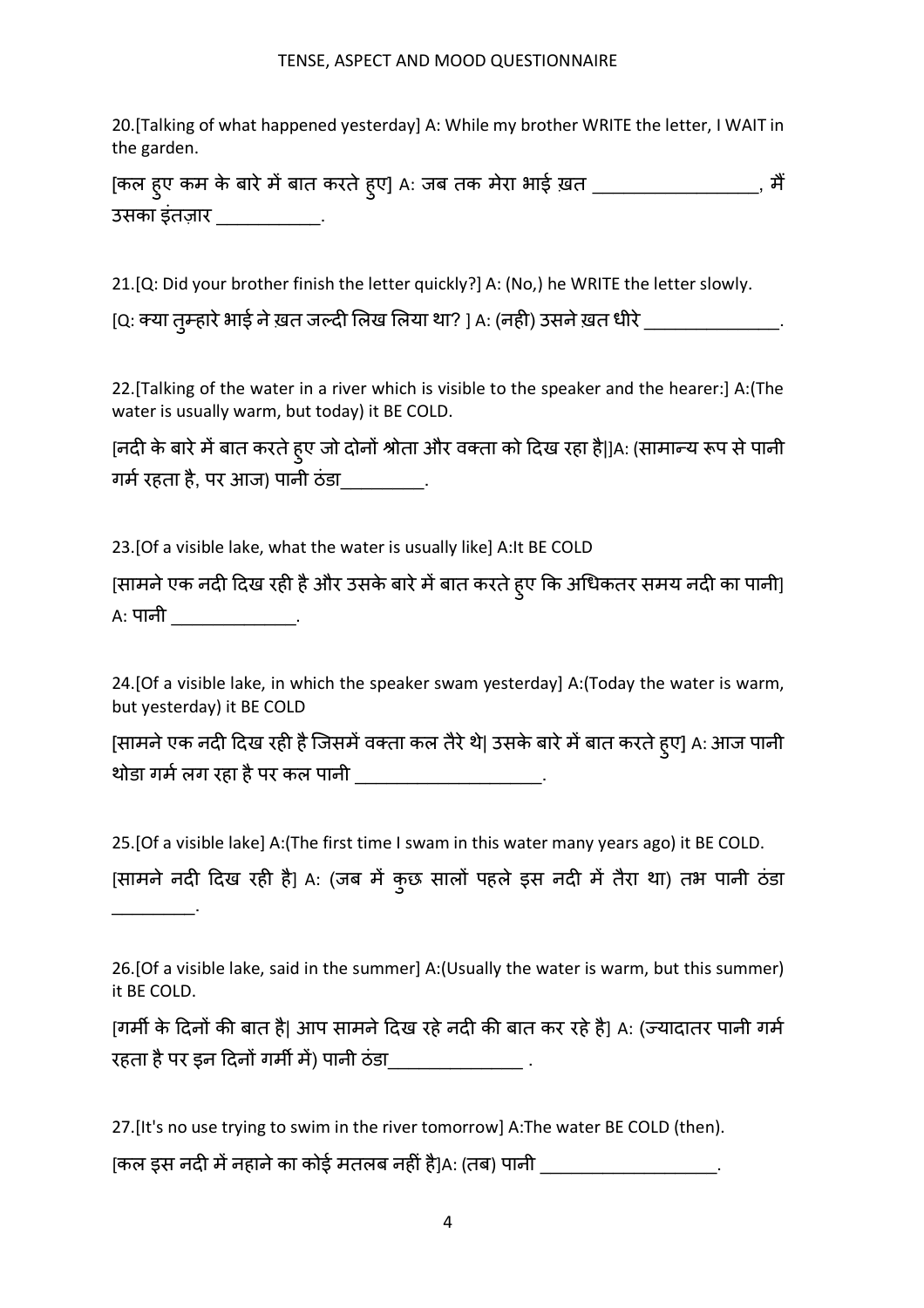28. [Q: Do you know my brother?] A: (Yes,) I MEET him (so I know him) A: (Yes,) I just (=a couple of minutes ago) MEET him. A: (Yes,) I MEET him (once) several years ago. A: (Yes,) I MEET him often (up to now) A: (No,) I not MEET him (in my life).

[Q: 1या तु म मेरेभाई को जानतेहो?] A: (हां) मैउससे\_\_\_\_\_\_ था ( तो उसेजनता हूं ) A :(हां) मैं उससे( अभी कुछ मिनटों पहले ही) \_\_\_\_\_\_\_| A:(हां ) मैं उससे कुछ सालों पहले एक बार \_\_\_\_\_\_\_\_ था | A: :(हां) मैं उससे अक्सर \_\_\_\_\_\_\_\_\_\_\_ हू (अब तक)| A: (नहीं) मैं अपनी पूरी जिंदगी में उससे कभी नही \_\_\_\_\_\_\_\_\_\_\_\_\_\_\_\_\_\_\_.

29. [Q:] You MEET my brother (at any time in your life until now)?

(अपने पुरे जीवनकाल में) क्या तुम मेरे भाई से \_\_\_\_\_\_\_\_\_\_\_\_\_\_\_\_\_\_ हो ?

30. [Q: Did you know my big sister, who died last year?] A: (Yes,) I MEET her (at least once) A:(Yes,) I MEET her (several times, now and then) .

[Q:क्या आप मेरी बड़ी बेहन को जानते थे जिनकी मृत्यू पिछले साल हो गयी?] A: (हां) मैं उनसे एक बार तो\_\_\_\_\_\_\_\_\_\_\_. A: (हां) मैं उनसे \_\_\_\_\_\_\_\_\_\_\_\_\_(कई बार, यहाँ-वहाँ).

31.[Assuming that B was going to meet A's brother] A asks: You MEET my brother (yesterday, as was planned). A: (Yes,) I MEET him (yesterday, as was planned). A: (No,) I not MEET him (yesterday, as was planned)

[यह सोचिये की A के भाई से B मिलने जा रहे हैं] A पूछते हैं: तुम मेरे भाई से \_\_\_\_\_\_\_\_\_\_\_\_ (कल). A: (हाँ) मैं \_\_\_\_\_\_\_\_\_\_\_\_\_ (कल के योजना के अनुसार). A: (नहीं) मैं नहीं \_\_\_\_\_\_\_\_\_\_\_\_\_\_\_(कल के योजना के अनु सार).

32. [Q: When you came to this place a year ago, did you know my brother?] A: (Yes,) I MEET him (at least once before I came here). A: (Yes,) I MEET him (just before I came here).

[Q: जब तुम पिछले साल यहाँ आए थे, क्या तुम मेरे भाई को जानते थे?] A: (हां) मैं उससे (कम से कम एक बार यहाँ आने से पहले ). A: (हां) मैं उससे (यहाँ आने से पहले)

33.[Q: Did you know my father, who died last year?] A: (No,) I didnot MEET him (at any time)

[Q: क्या तुम मेरे पिता को जानते थे, जिनका पिछले साल देहांत हो गया?] A: (नहीं) मैं उनसे नहीं \_\_\_\_\_\_\_( कभी भी)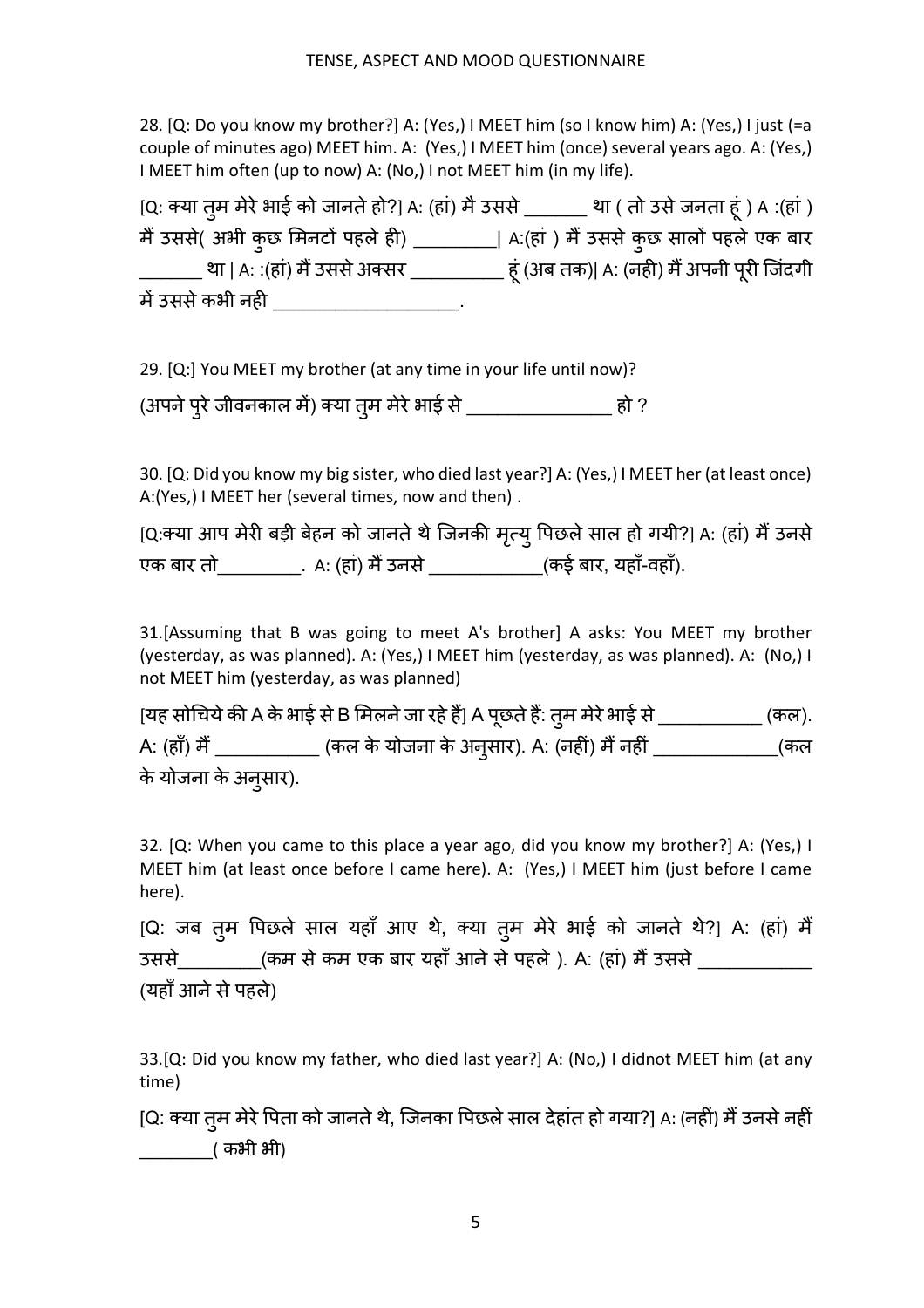34. [Q: When you came to this place a year ago, did you know my brother?] A: (No,) I not MEET him (before I came here) A: (No) I not MEET him (before I came here but I met him later)

| [Q:जब तूम यहाँ पिछले साल आए थे, तभ क्या तूम मेरे भाई को जानते थे?] A: (नहीं) मैं नहीं |            |
|---------------------------------------------------------------------------------------|------------|
| उससे(यहाँ आने से पेहले) A: (नहीं) मैं नहीं                                            | उससे (यहाँ |
| आने से पहले पर उससे मैं बाद में मिला)                                                 |            |

35. [A: I want to give your brother a book to read, but I don't know which. Is there any of these books that he READ already?] B: (Yes,) he READ this book

| [A:मैं तुम्हारे भाई को पढने के लिए इक किताब देना चाहता हूँ पर समझ नहीं आ रहा है कि कौनसी |                 |
|------------------------------------------------------------------------------------------|-----------------|
| दूँ? क्या इन किताबों में ऐसी कोई किताब है जो उसने                                        | ?]B: (हाँ) उसने |
| यह किताब                                                                                 |                 |

36. [A: lt seems that your brother never finishes books.] B: (That is not quite true.) He READ this book (=all of it)

| [A:ऐसा प्रतीत होता है कि तुम्हारा भाई कभी किताब पढना ख़तम नहीं कर पाता है]B: (यह पूर्णतः |  |  |
|------------------------------------------------------------------------------------------|--|--|
| सत्य नहीं है ) उसने यह सारी किताबें_                                                     |  |  |

37. [Q: Your brother DO what his teacher told him to do today?] A: (Yes) he READ (all of) this book (as he was told)

[Q:क्या तुम्हारे भाई ने वह किया जो उसके अध्यापक ने उससे कहा था?] A: (हाँ) उसने (यह सारी) किताबें बाद कर जैसा उससे कहा गया था |

38. [Q: Is the king still alive? A: (No) he DIE

[Q:1या रजा अभी भी जीVवत है?] A: (नह8)वे\_\_\_\_\_\_\_\_\_\_\_\_\_.

39. [A: Have you heard the news? B: No, what happened?]A: The king BE KILLED (alt: They KILL the king)

[A:क्या तुमने खबर सुनी?B: नही, क्या हुआ?]A: राजा \_\_\_\_\_\_\_\_\_\_\_\_\_\_\_\_\_\_.

40. [Q: Do you think the king will go to sleep? ] A: (Yes) he BE TIRED

[Q: क्या तुम्हे लगता है कि राजा सोने जाएँगे?] A : (हाँ) वह \_\_\_\_\_\_\_\_\_\_\_\_\_\_\_\_\_\_\_\_\_\_\_\_\_\_\_.

41. [Looking out of the window, seeing that the ground is wet] A: It RAIN (not long ago)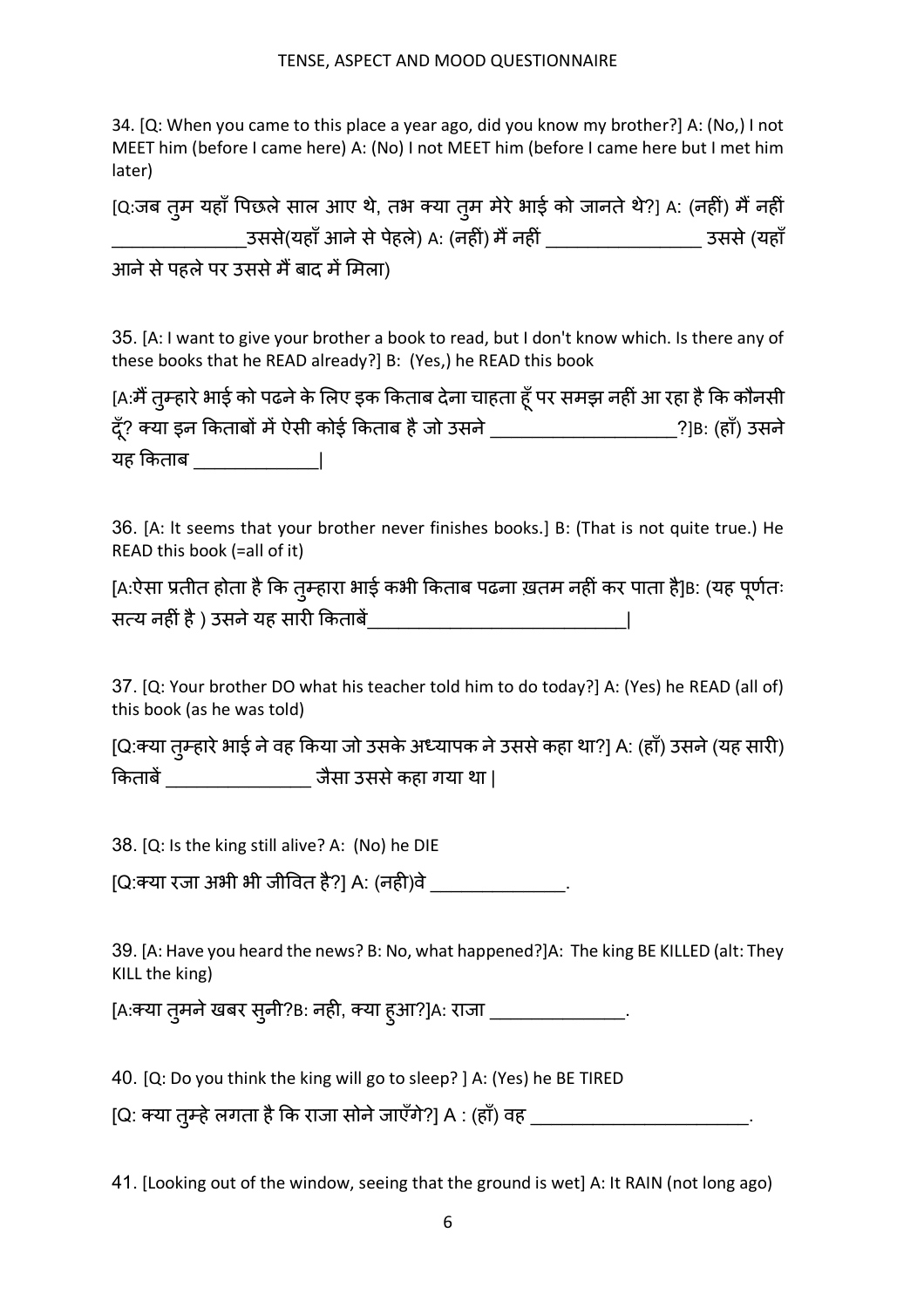[खिड़की से बहार ज़मीन को गीला देखकर] लगता है बारिश \_\_\_\_\_\_\_\_(ज्यादा देर तक नहीं हुई)

42. [The police are investigating a burglary. Seeing an open window and footprints beneath it, the police inspector says:] The thief ENTER the house by this window

[पुलिस एक चोरी कि तहकीकात कर रही है| खुली खिड़की और पद-चिन्ह खिड़की के नीचे देखकर पुलिस इंस्पेक्टर बोले:] चोर घर में इस खिड़की से \_\_\_\_\_\_\_\_\_\_\_\_\_\_\_\_\_\_\_\_\_\_\_\_\_\_\_\_\_\_\_\_\_

43. [lt is cold in the room. The window is closed.]Question: You OPEN the window (and closed it again)? A: (Yes,) I OPEN the window B: (No) I not OPEN the window

| [कमरे में ठंडा है   खिड़की बंद है] Q: क्या त् <b>मने खिड़की</b> |                    | (और फिर से बंद कर |
|-----------------------------------------------------------------|--------------------|-------------------|
| दिया)? A: (हाँ) मैंने खिड़की                                    | .B:(नही) मैंने नही | खिड़की            |

44.[Child: Can I go now?] Mother: You BRUSH your teeth?[A returns home after having been away for a while. B asks: What you DO?] A: I BUY food

| [बच्चा : क्या मई अभी जा सकता हूँ?] माँ : क्या तुमने | _?[A बह्त देर बाद घर    |  |
|-----------------------------------------------------|-------------------------|--|
| कूटकर आते है   B पूछती है : क्या <sub>.</sub>       | ़तूमने ?] A :मैंने खाना |  |

45.[Q: What did you find out when you came to town yesterday?] A: The king DIE A: The king BE KILLED

[Q : क्या पता चला तुम्हे जब तुम कल आए थे?] A: राजा \_\_\_\_\_\_\_\_\_\_\_\_\_\_\_\_\_\_\_\_\_\_\_\_\_\_\_. A : राजा

46.[Q: Why is it so cold in the room? The window is open but the person who asks does not know. The person who opened the window answers:] A: I OPEN the window

[Q : इस कमरे में इतना ठंडा क्यों है ? खिड़की खुली है पर जो पूछ रहा है उससे नहीं पता | जिसने खिड़की खोली वो जवाब देते हैं। मैंने खिड़की

47.[Q: Has this house always been red?] A: (No, earlier) the house BE WHITE

 $\mathcal{L}_\text{max}$  , where  $\mathcal{L}_\text{max}$  and  $\mathcal{L}_\text{max}$ 

[Q : क्या यह घर हमेशा से ही लाल रंग का रहा है?] (नहीं पहले) यह घर सफ़ेद

48.[Talking about the speaker's habits: I like to be up early.]A: I RISE at six in the morning [वक्ता कि कार्यक्रम के बारे में बताते हुए: मुझे सुबह उठना अच्छा लगता है]A:मैं सुबह सात बजे .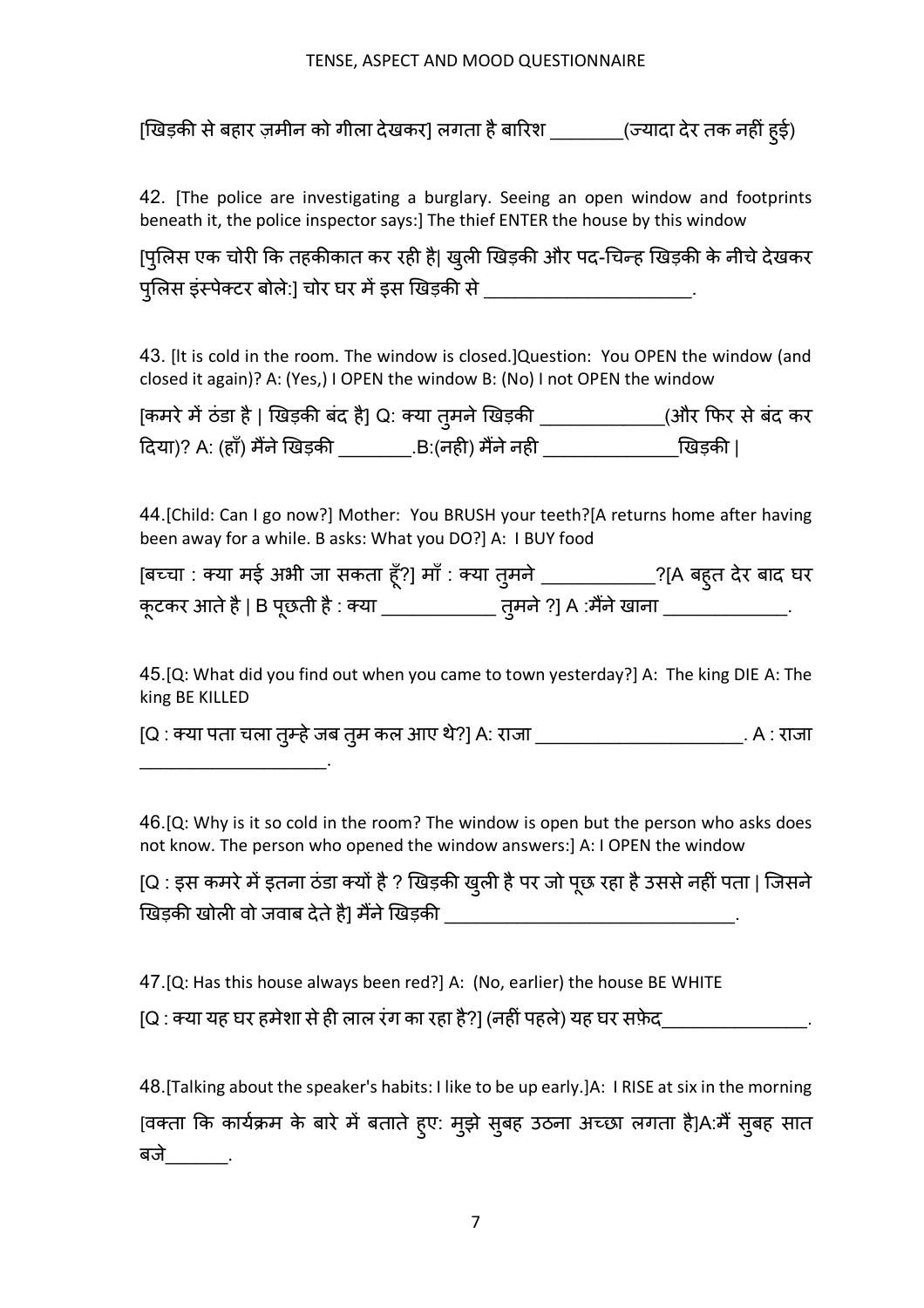| 49. [Talking about the speaker's plan for the evening.]: I STAY at home.                 |
|------------------------------------------------------------------------------------------|
| ्विक्ता के शाम के कार्यक्रम के बारे में बात करते ह्ए]: मैं घर पर __                      |
|                                                                                          |
| 50. [Talking about the speaker's plans for the evening.] I GO to town.                   |
| [वक्ता के शाम के कार्यक्रम के बारे में बात करते ह्ए]: मैं कस्बा _______                  |
|                                                                                          |
| 51. [Talking about the speaker's plans for the evening.] I WORK in the garden.           |
| [वक्ता के शाम के कार्यक्रम के बारे में बात करते ह्ए]: मैं बगीचे में काम _______________. |
| 52. [Talking about the speaker's plans for the evening]. I WRITE a letter.               |
| [वक्ता के शाम के कार्यक्रम के बारे में बात करते हुए]: मैं ख़त ________________________   |
|                                                                                          |
| 53. [Talking about the speaker's plans for the evening.] IGO to bed early.               |
| [वक्ता के शाम के कार्यक्रम के बारे में बात करते हुए] मैं बहुत जल्दी ________________     |
|                                                                                          |
| 54. [Talking about the speaker's immediate plan.] I STAY at home.                        |
| [अपने निकटतम कार्यक्रम के बारे में बात करते ह्ए] मैं घर पर ______                        |
|                                                                                          |
| 55. [Talking about the speaker's immediate plan.] I GO to town.                          |
| [अपने निकटतम कार्यक्रम के बारे में बात करते ह्ए] मैं कस्बे                               |
|                                                                                          |
| 56. [Talking about the speaker's immediate plan.] I WORK in the garden.                  |
| [अपने निकटतम कार्यक्रम के बारे में बात करते हुए]मैं बगीचे में __________________         |
| 57. [Talking about the speaker's immediate plan.] I WRITE a letter.                      |
|                                                                                          |
| [अपने निकटतम कार्यक्रम के बारे में बात करते हुए] मैं ख़त_                                |
| 58. [Talking about the speaker's immediate plan.] I GO to bed early.                     |
| [अपने निकटतम कार्यक्रम के बारे में बात करते हुए] मैं जल्द <u>ी</u>                       |
|                                                                                          |

59.[Talking about the speaker's plan for the tomorrow.] I STAY at home.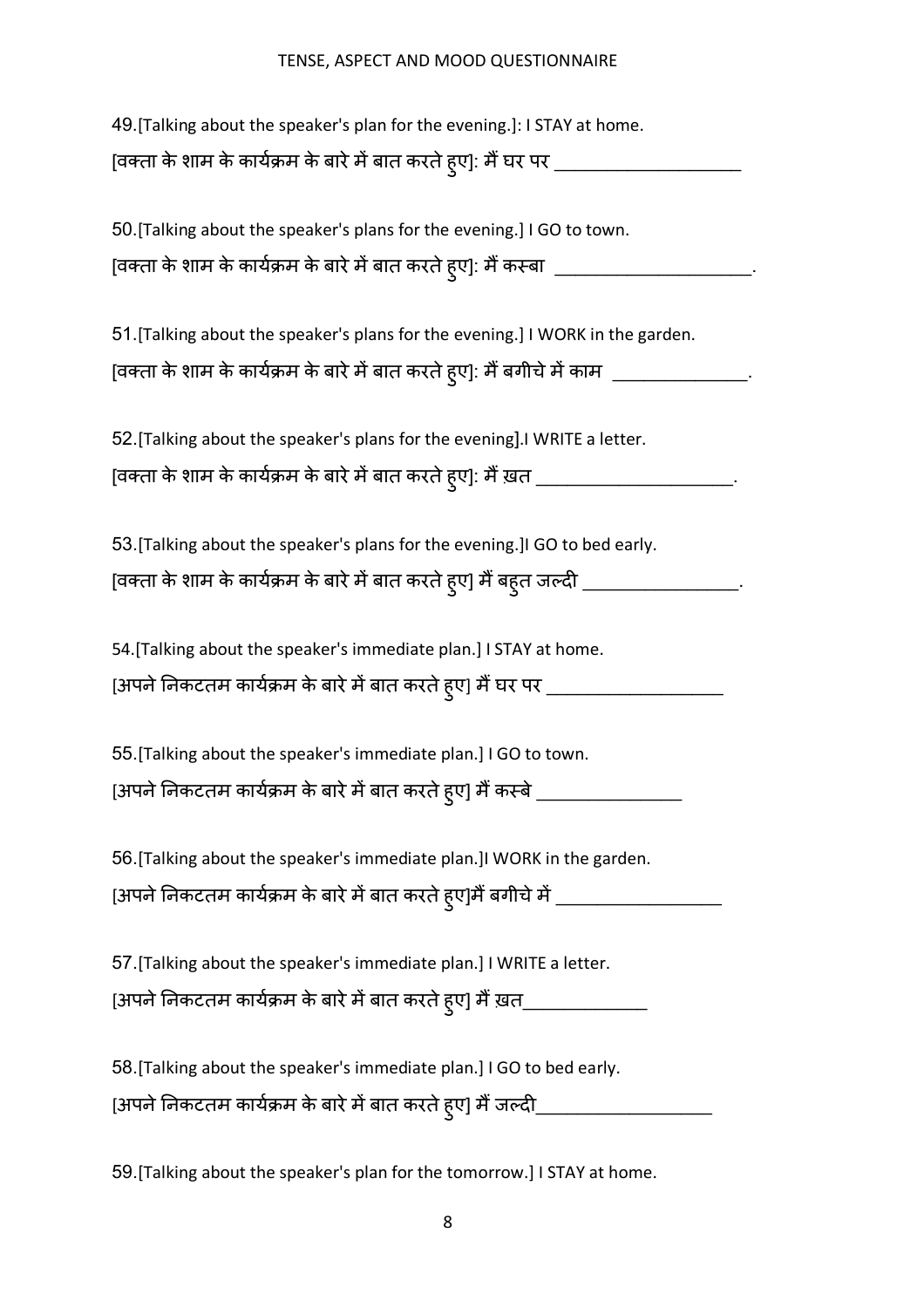[अपने कल के कार्यक्रम के बारे में बात करते हुए] मैं घर पर \_\_\_\_\_\_\_\_\_\_\_\_\_\_.

60.[Talking about the speaker's plans for the tomorrow.] I GO to town. [अपने कल के कार्यक्रम के बारे में बात करते हुए] मैं कस्बे\_\_\_\_\_\_\_\_\_\_

61.[Talking about the speaker's plans for the tomorrow.] I WORK in the garden. [अपने कल के कायेक्रम के बारे में बात करते हुए] मैं बगीचे में\_\_\_\_\_\_\_\_\_\_\_\_\_\_\_\_\_\_\_.

62.[Talking about the speaker's plans for the tomorrow.] I WRITE a letter. [अपने कल के कायेक्रम के बारे में बात करते हुए] मैं एक ख़त\_\_\_\_\_\_\_\_\_\_\_\_\_\_\_\_\_\_\_\_\_\_\_

63.[Talking about the speaker's plans for the tomorrow.] I GO to bed early. [अपने कल के कार्यक्रम के बारे में बात करते हुए] मैं जल्दी \_\_\_\_\_\_\_\_\_\_\_\_\_\_\_\_\_\_\_\_\_\_

64.[Talking about a third person's plan for the evening.] He STAY at home. [किसी तीसरे इंसान के शाम के कार्यक्रम के बारे में बताते हुए] वो घर पर \_\_\_\_\_\_\_\_\_\_\_\_\_\_\_\_

65.[Talking about a third person's plans for the evening.] He GO to town. [किसी तीसरे इंसान के शाम के कार्यक्रम के बारे में बताते हुए] वो क़स्बा \_\_\_\_\_\_\_\_\_\_

66.[Talking about a third person's plans for the evening.] He WORK in the garden. [किसी तीसरे इंसान के शाम के कार्यक्रम के बारे में बताते हुए] वो बगीचे में \_\_\_\_\_\_\_\_\_\_\_\_\_\_\_\_\_\_\_\_\_\_\_\_\_

67.[Talking about a third person's plans for the evening.] He WRITE a letter. [किसी तीसरे इंसान के शाम के कार्यक्रम के बारे में बताते हुए] वह ख़त \_\_\_\_\_\_\_\_\_\_\_\_\_\_\_\_\_

68.[Talking about a third person's plans for the evening.] He GO to bed early. [किसी तीसरे इंसान के शाम के कार्यक्रम के बारे में बताते हुए] वह जल्दी \_\_\_\_\_\_\_\_\_\_\_\_\_\_\_\_\_\_

69.[Talking about a third person's immediate plan.] He STAY at home. [किसी तीसरे इंसान के निकटतम कायेक्रम के बारे में बताते हुए] वह घर पर \_\_\_\_\_\_\_\_\_.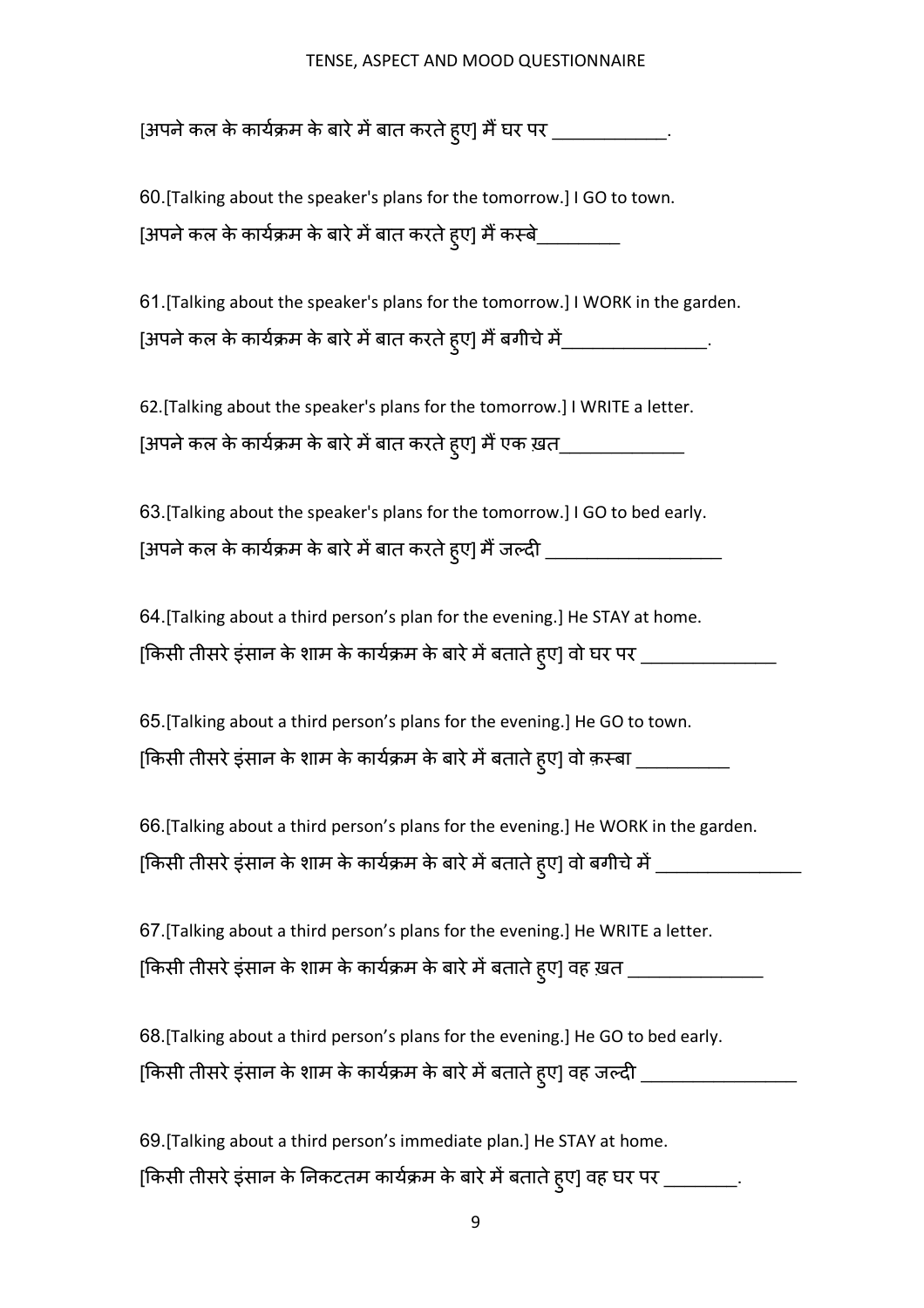70.[Talking about a third person's immediate plan.] He GO to town.

[Hकसी तीसरेइंसान के vनकटतम कायXuम के बारेम5बतातेहु ए] वह कrबे\_\_\_\_\_\_\_\_\_\_\_\_\_\_\_\_

71.[Talking about a third person's immediate plan.] He WORK in the garden.

[किसी तीसरे इंसान के निकटतम कार्यक्रम के बारे में बताते हुए] वह बगीचे म5\_\_\_\_\_\_\_\_\_\_\_\_\_\_\_

72.[Talking about a third person's immediate plan.] He WRITE a letter.

[किसी तीसरे इंसान के निकटतम कार्यक्रम के बारे में बताते हुए] वह ख़त \_\_\_\_\_\_\_\_\_\_\_\_

73.[Talking about a third person's immediate plan.] He GO to bed early.

[किसी तीसरे इंसान के निकटतम कार्यक्रम के बारे में बताते हुए] मैं जल्द<u>ी \_\_\_\_\_\_\_\_\_\_</u>\_\_\_

74.When I GET home in the evening, my other BE HAPPY. If it RAIN tomorrow, we STAY at home.

जब मैं शाम को घर लौटूं, मेरे वोह बहुत \_\_\_\_\_\_\_\_\_\_\_\_\_\_\_\_\_\_| लेकिन अगर बारिश हो तो हम घर पर \_\_\_\_\_\_\_\_\_\_\_\_\_\_\_\_\_\_\_.

75.If it BE COLD tomorrow, we stay at home. My brother is tired. A: He WAKE UP late tomorrow.

कल अगर \_\_\_\_\_\_\_\_\_\_\_\_\_\_\_\_\_\_\_\_\_\_, हम घर पर रुकेंगे | मेरा भाई थका है| A: वह देर से

76.My brother is tired. A:He FALL ASLEEP early in the morning.

मेरा भाई थक गया है| A: वो सु बह-सु बह \_\_\_\_\_\_\_\_\_\_\_\_\_\_\_\_

 $\mathcal{L}=\mathcal{L}^{\mathcal{L}}$ 

77.There are black clouds in the sky. It RAIN in the evening.

आकाश में काले बदल घिर आए हैं| शाम में बारिश

78.There are black clouds in the sky. It RAIN (very soon).

आकाश में काले बदल घिर आए हैं| (जल्द ही) बारिश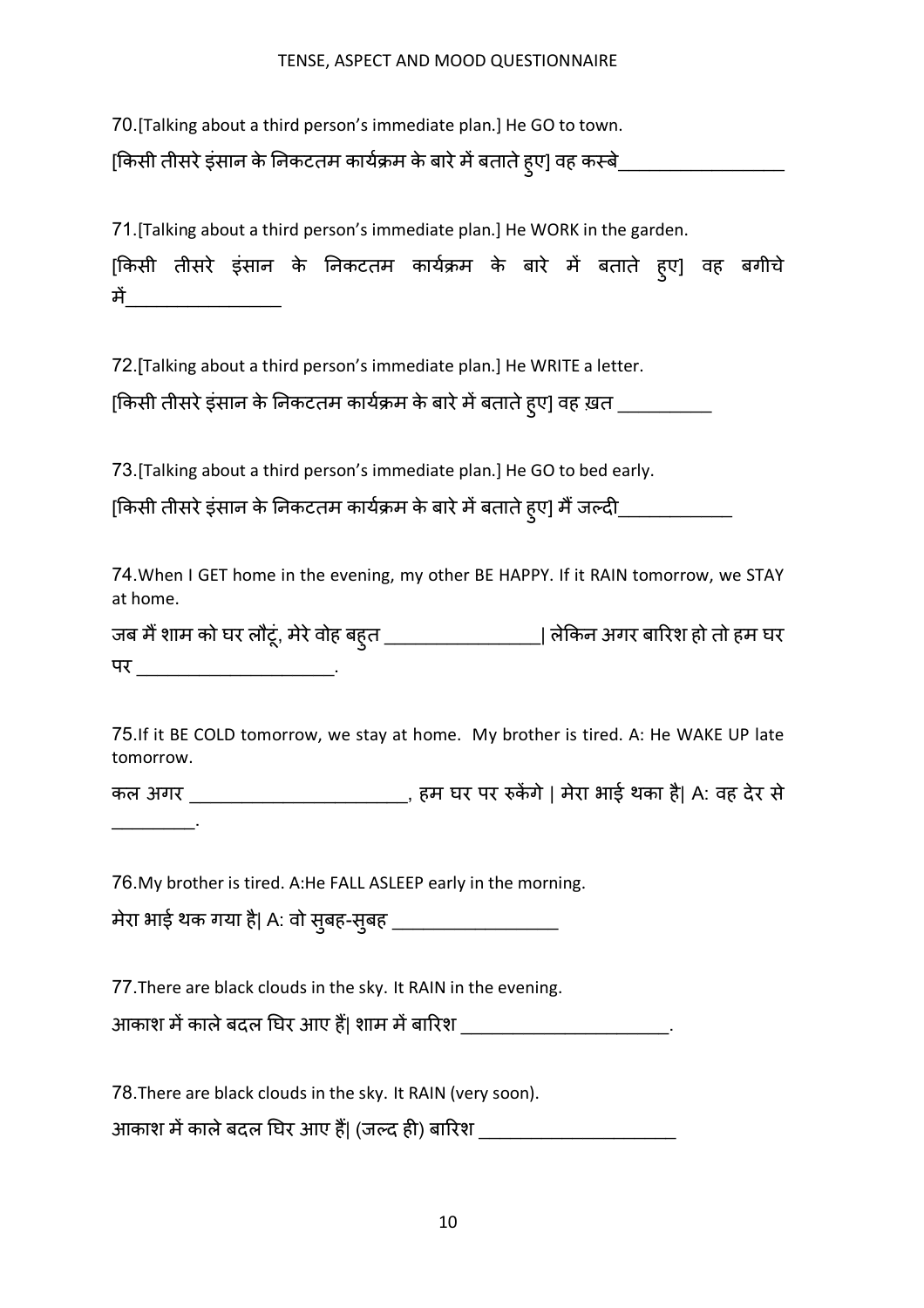79.There are black clouds in the sky. It RAIN in a few minutes. आकाश में काले बदल घिर आए हैं| कुछ ही मिन्टो में बारिश \_\_\_\_\_\_\_\_\_\_\_\_\_\_\_\_\_\_\_\_\_.

80. The weather is changing. It RAIN tomorrow.

मौसम बदल रहा है| कल बारिश \_\_\_\_\_\_\_\_\_\_\_\_\_\_\_\_\_\_\_.

81.The weather is changing. May be it RAIN tomorrow.

मौसम बदल रहा है| कल शायद बारिश

82.The weather is changing. It BE COLD in the evening.

| मौसम बदल रहा है  शाम में ठंडा |  |
|-------------------------------|--|
|                               |  |

83.The weather is changing. It BE COLD tomorrow.

मौसम बदल रहा है| कल ठंडा

84.If it RAIN tomorrow, we STAY at home.

कल अगर बारिश होगी तो हम घर पर ही \_\_\_\_\_\_\_\_\_\_\_\_\_\_\_

85.If it BE COLD tomorrow, we STAY at home.

कल अगर ठंडा होगा तो हम घर पर ही \_\_\_\_\_\_\_\_\_\_\_\_.

86. My brother SAY yesterday that he COME here today.

| मेरे भाई ने मुझसे कल | कि वो आज यहाँ |  |
|----------------------|---------------|--|
|                      |               |  |

87. My brother HOPE yesterday that he COME here today.

मेरेभाई \_\_\_\_\_\_\_\_\_\_\_\_\_ Hक वो आज यहाँ \_\_\_\_\_\_\_\_\_\_\_\_.

88. My brother SAY yesterday that he COME here next week.

मेरे भाई ने मुझसे कल \_\_\_\_\_\_\_\_\_\_\_\_\_\_\_ कि वो अगले हफ्ते \_\_\_\_\_\_\_\_\_\_\_\_\_\_\_.

89.My brother SAY yesterday that it RAIN today.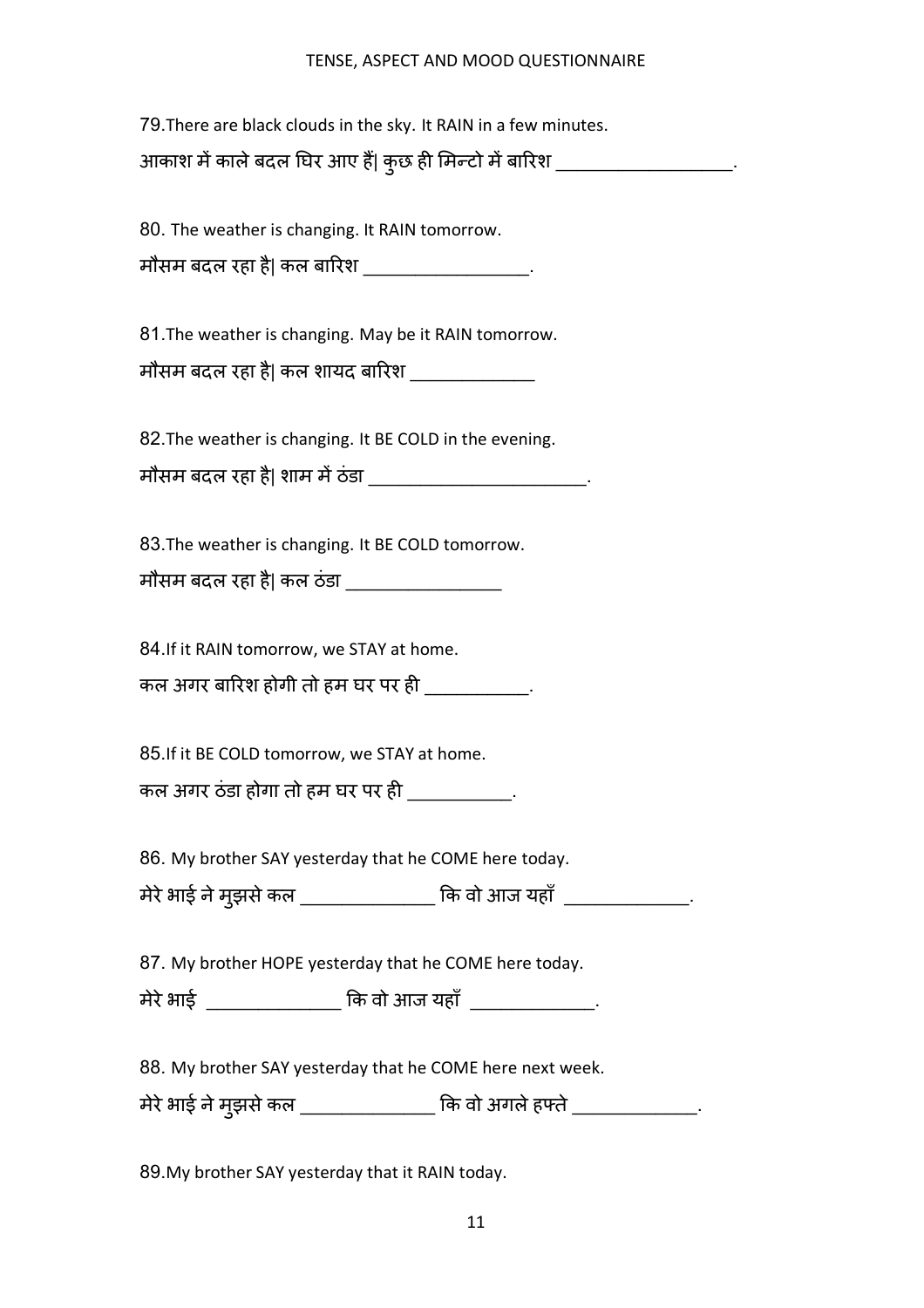| मेरे भाई ने कल _________________ कि आज __________________________________ |
|---------------------------------------------------------------------------|
|                                                                           |
| 90. My brother SAY yesterday that it BE COLD today.                       |
| मेरे भाई ने काल _______________________ कि आज ________________.           |
|                                                                           |
| 91. My brother HOPE yesterday that it BE COLD today.                      |
| मेरा भाई कल ________________________ कि आज _________________              |
| 92. My brother WANT (now) to buy a house.                                 |
| मेरा भाई अब नया घर ____________________________                           |
|                                                                           |
| 93.I HAVE TO thank my brother for helping me.                             |
| मुझे अपने भाई को मदद के लिए धन्यवाद _____________________________         |
|                                                                           |
| 94. My brother MUST sell his house now.                                   |
|                                                                           |
|                                                                           |
| 95. My brother MUST sell his house soon                                   |
| मेरे भाई को अब घर जल्द ही बेच देना ________________.                      |
| 96. My brother CAN lift this stone.                                       |
| मेरा भाई यह पत्थर उठा _________________________________                   |
|                                                                           |
| 97. My brother CAN read and write.                                        |
| मेरा भाई लिख और पढ़ ___________________.                                  |
|                                                                           |
| 98. I BE ABOUT TO fall asleep.                                            |
|                                                                           |
|                                                                           |
| 99. Yesterday, I BE ON THE VERGE OF being run over by a car.              |

12

कल मुझे एक गाड़ी \_\_\_\_\_\_\_\_\_\_\_\_\_\_\_\_\_\_\_\_\_\_\_\_\_\_\_\_\_\_.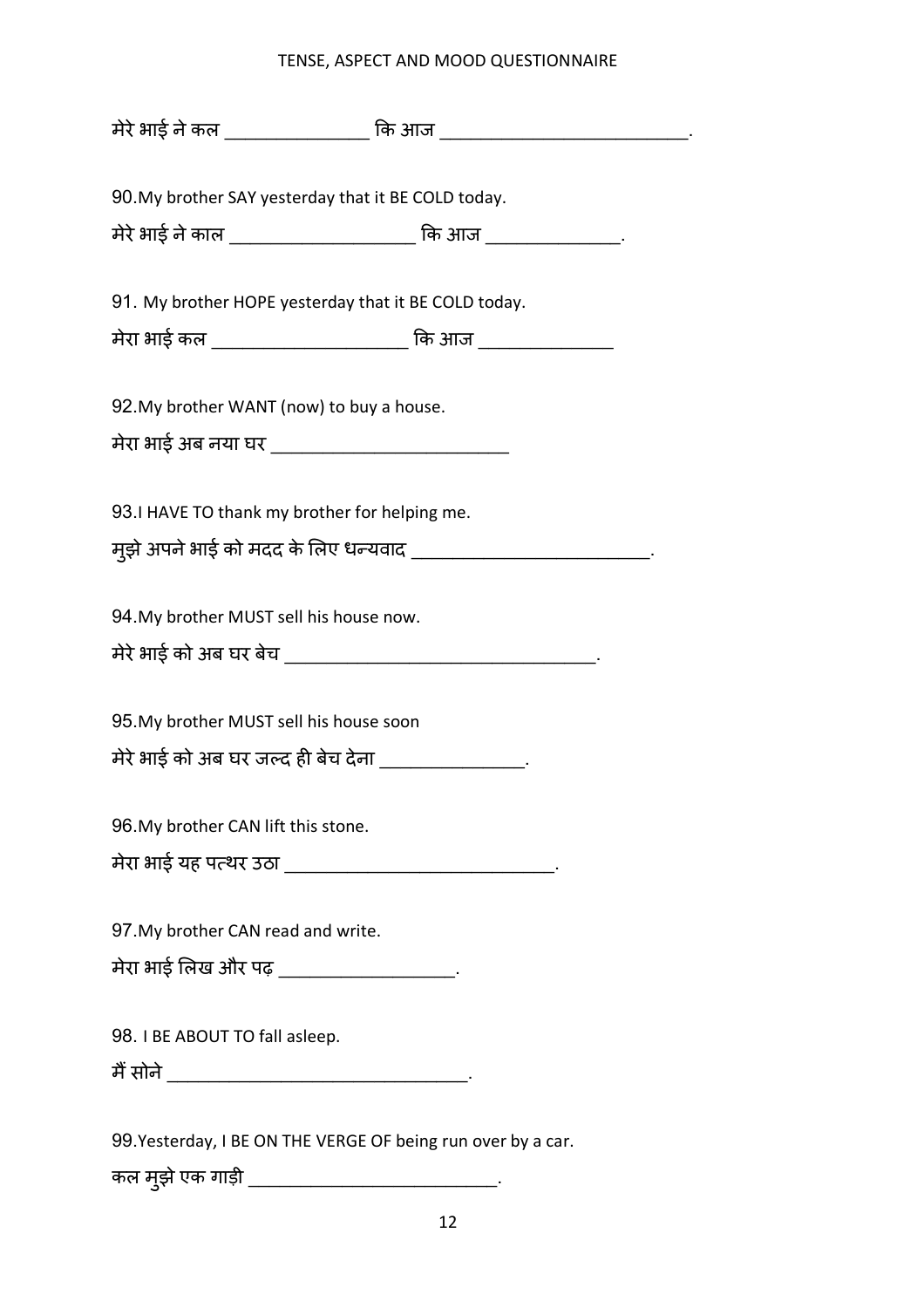100.What you DO when you COME home in the evening?I WRITE a letter, (then) I DRINK some tea and (then) I GO to bed.

| तुम जब शाम में घर |                 | फिर क्या |                       |  | ? मैं खत |
|-------------------|-----------------|----------|-----------------------|--|----------|
|                   | (फिर) थोड़ी चाय |          | _और (फिर) सो जाता हूँ |  |          |

101.How I GET to your brother's house?A: You TURN left at the crossing, (then) WALK for ten minutes and (then) TURN left again.

| कैसे मैं तुम्हारे भाई के घर | ? A: पहले चौराहे से बाए | (फिर) |
|-----------------------------|-------------------------|-------|
| वहां से दस मिनट             | और फिर बाए              |       |

102.(According to the schedule) the train LEAVE at noon.

(योजना–कार्यसूची के अनुसार) यह ट्रेन कल दोपहर \_\_\_\_\_\_\_\_\_\_\_\_\_\_\_\_\_\_\_\_.

103.My brother SAY (now) that he Go to town tomorrow.

मेरेभाई ने(अभी) \_\_\_\_\_\_\_\_\_\_\_\_\_\_\_ Hक वो कल शहर जाएगा|

104.My brother SAY (now) that it RAIN tomorrow. मेरेभाई नेअभी\_\_\_\_\_\_\_\_\_\_\_\_\_\_ Hक कल बाqरश होगी|

105. My brother BELIEVE (now) that it RAIN tomorrow.

मेरेभाई को अब \_\_\_\_\_\_\_\_\_\_\_\_\_\_\_\_\_\_\_ Hक कल बाqरश होगी|

106.My brother HOPE (now) that it RAIN tomorrow. What you do right now?A: I WRITE a letter to my brother in order that he KNOW that I COME to see him.

मेरे भाई को (अब) \_\_\_\_\_\_\_\_\_\_\_\_\_\_ कि कल बारिश होगी | तुम अभी क्या कर रहे हो ? A : मैं अपने भाई को ख़त \_\_\_\_\_\_\_\_ ताकि वो \_\_\_\_\_\_\_\_\_ कि मैं उससे \_\_\_\_\_\_\_\_\_\_\_\_\_\_\_\_\_\_\_\_\_ रहा हूँ|

107. A: You promised to make some food for me. When it BE ready? B: It BE READY in five minutes.

A: तुम्ने मेरे लिए खाना बनाने का वादा किया था | कब तैयार \_\_\_\_\_\_\_\_\_\_\_\_? B: शयद पांच मिनट में \_\_\_\_\_\_\_.

108. I heard a funny story the other day. When you HEAR it, you LAUGH.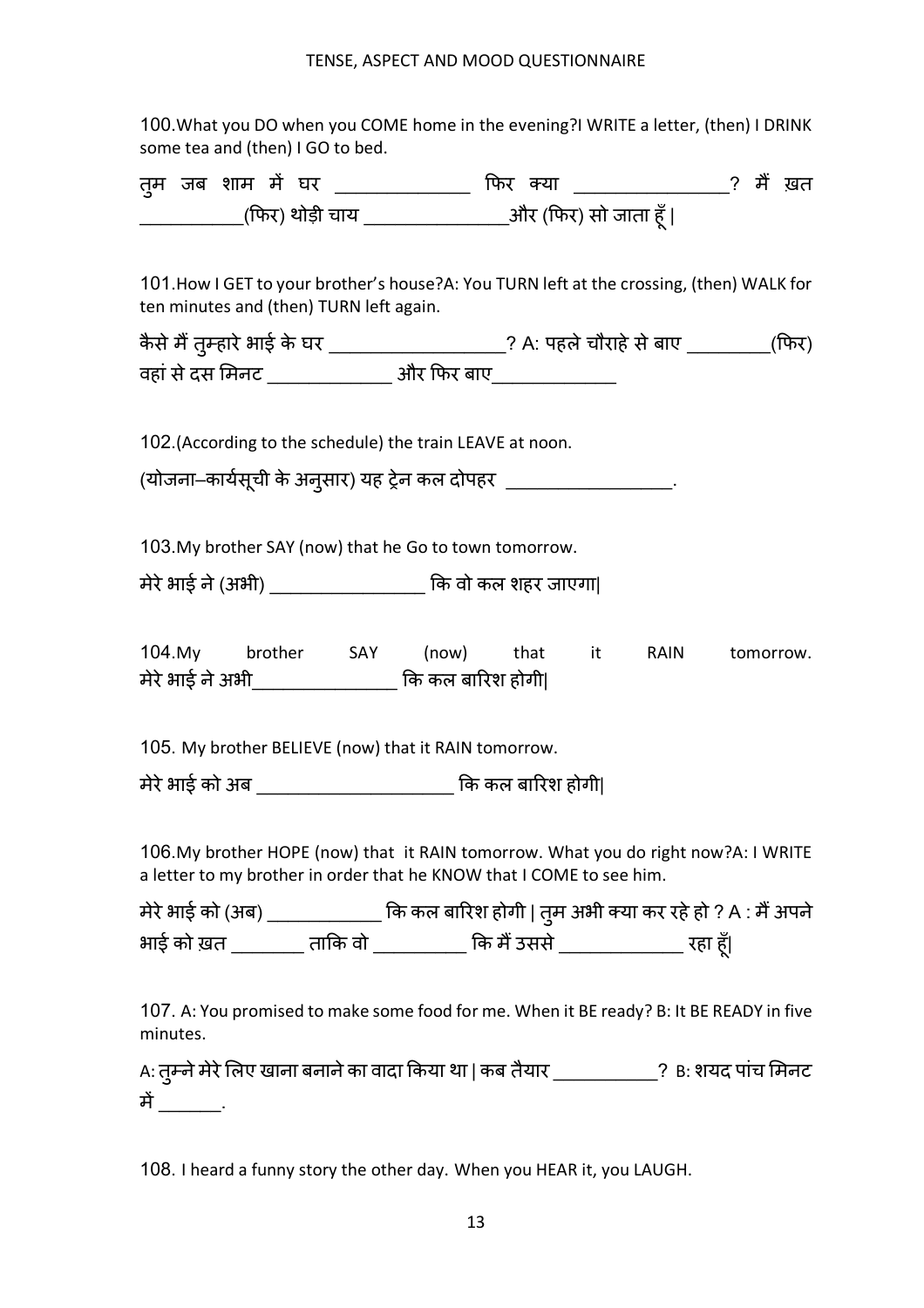| काल मैंने एक हास्य-जनक कहानी स् <b>नी अगर त्</b> म स् <b>नते तो त्</b> म भी ______________________ |
|----------------------------------------------------------------------------------------------------|
|                                                                                                    |
| 109.A: I have a headache. B: Take this medicine. It MAKE you feel better.                          |
| A: मेरे सर में दर्द है  B: यह वाली दवाई ले लो  इससे तुमको अच्छा ____________________.              |
| 110. I do not like this person (now) and I not LIKE him (in the future).                           |
| मुझे (अब) यह आदमी अच्छा नहीं लगता हैं और वह ____________________                                   |
| 111. I not KNOW where he BE. (an order)                                                            |
|                                                                                                    |
| म्झे नहीं ____________ कि वो कहाँ ______________(एक आदेश )                                         |
| 112. OPEN the door!                                                                                |
| <u>दरवाज़ा ________________!</u>                                                                   |
| 113.(let us):OPEN the door!                                                                        |
|                                                                                                    |
| (हम सब मिलकर)यह दरवाज़ा ____________________                                                       |
| 114.(a prohibition):(do) not OPEN the door!                                                        |
| (मना है): मत ________________ यह दरवाज़ा                                                           |
| 115.(a warning):(Look out, do) not STEP in the mud!                                                |
|                                                                                                    |

 $($ चेतावनी): (देखो उधर) कीचड़ में \_\_\_\_\_\_\_\_\_ मत रखो|

116.[This week I have to go to work early.] A: I RISE at six in the morning

[इस हफ्ते मुझे काम पर जल्दी जाना है ] A: मै सुबह छह बजे \_\_\_\_\_\_\_\_\_\_\_\_\_\_\_\_\_\_\_\_.

117.[Q: What kind of sound do cats make?] A: They MEOW

 $[$ बिल्ली कैसा आवाज़ निकलती हैं]: वो \_\_\_\_\_\_\_\_\_\_\_\_\_\_\_.

118.[Q: What do your cats do when they are hungry?] A: They MEOW [जब तुम्हारी बिल्लियों को भूक लगती है तो वह क्या करती है ?] वह \_\_\_\_\_\_\_\_\_\_\_\_\_\_\_\_\_.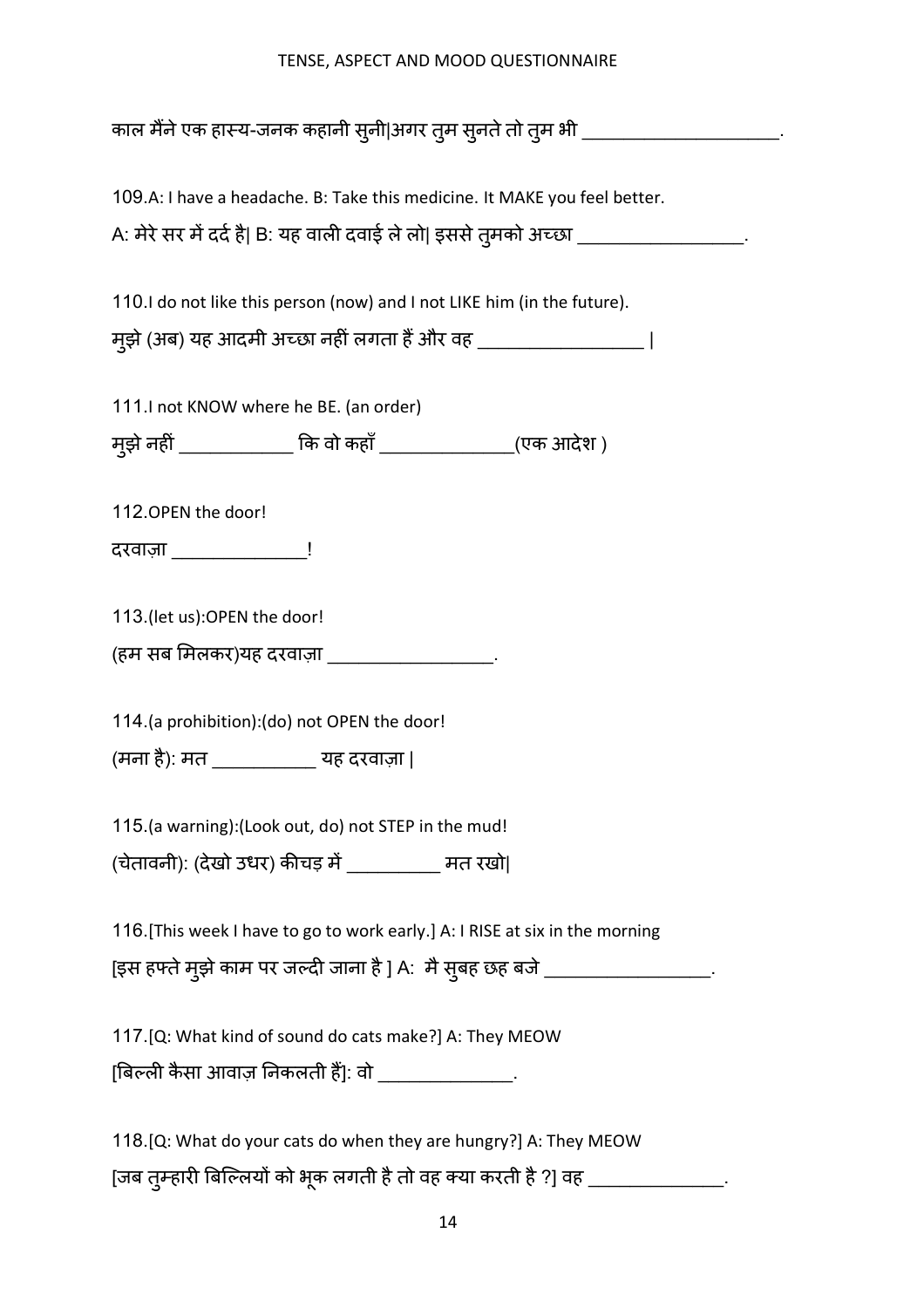| 119. If you tease a cat, it MEOW                                                                                                          |
|-------------------------------------------------------------------------------------------------------------------------------------------|
| अगर बिल्ली को छेडो, तो, वह _______________                                                                                                |
|                                                                                                                                           |
| 120. [Q: Do cats bark?] A: (No), they not BARK                                                                                            |
| [Q:क्या बिल्लियाँ भौंकती हैं ?] A: (नहीं) नही __________________________________                                                          |
|                                                                                                                                           |
| 121. Whatever you TELL him, he not ANSWER                                                                                                 |
| त़्म उससे जो भी ________, वो ______________.                                                                                              |
|                                                                                                                                           |
| 122. Whatever you PUT into this bag, it not BREAK                                                                                         |
| त्म इस बस्ते में जो भी _________, यह नहीं______________.                                                                                  |
|                                                                                                                                           |
| 123. If you PUT a stone into this bag, it BREAK                                                                                           |
| 31गर तुम इस बस्ते में एक पत्थर __________, तो यह _____________जाएगा                                                                       |
| 124. Even if you PUT a stone into this bag, it not BREAK                                                                                  |
|                                                                                                                                           |
| अगर तुम इस बस्ते में एक पत्थर भी ___________ तभ भी यह बस्ता नहीं _______________                                                          |
| 125. [Q: What HAPPEN if I eat this mushroom?] A: You DIE                                                                                  |
| [Q :क्या ______________ अगर तुम यह कुकुरमुत्ता खाओगे ?] A : तुम _________________                                                         |
|                                                                                                                                           |
| 126. (According to the contract) we not WORK tomorrow                                                                                     |
|                                                                                                                                           |
|                                                                                                                                           |
| 127. [Father to child:] (Please do not disturb me), I WRITE a letter                                                                      |
| [पिता अपने बच्चे से :](कृपा करके मुझे परेशान मत करो) मुझे एक ख़त _____________________                                                    |
|                                                                                                                                           |
| 128.[Q: Your brother WRITE a letter right now? (=Is that the activity he is engaged in?)]<br>A: (No,) he not WRITE a letter (he's asleep) |
| [Q: तुम्हारे भाई अभी एक ख़त _______________?] A: (नहीं) वो ख़त नही_____________(वह                                                        |
| सो रहा है)                                                                                                                                |

15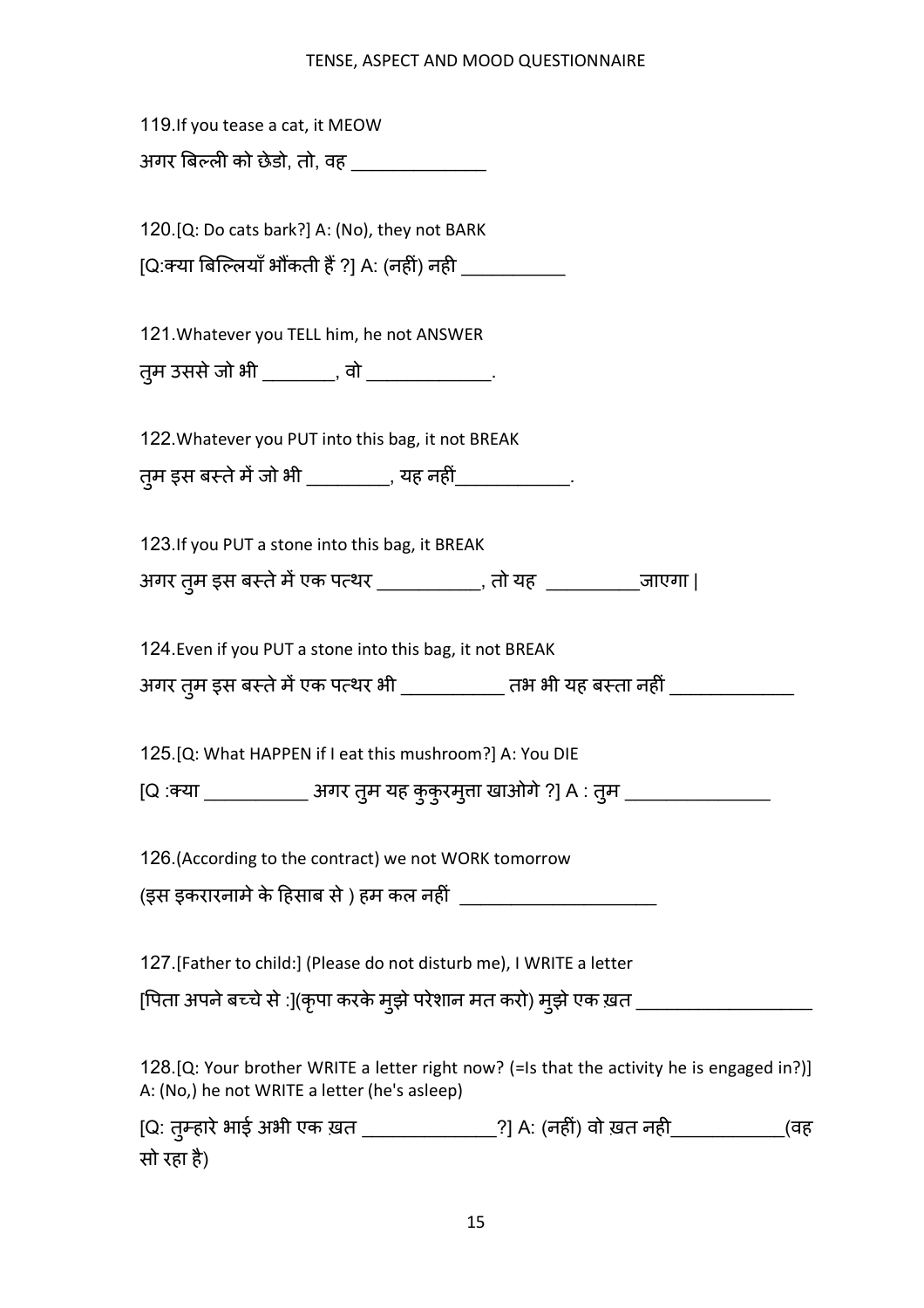129.[Q: What your brother DO right now? (=What activity is he engaged in?] A: He SIT in a chair (and) READ a book. A: He EAT bread and DRINK water

[Q: तुम्हारा भाई क्या \_\_\_\_\_\_\_\_\_\_\_?(=वह यह करता है?)] A: वो कुर्सी पर \_\_\_\_\_\_\_ (और) किताब \_\_\_\_\_\_| A: उसने रोटी \_\_\_\_\_\_\_\_\_\_ और पानी \_\_\_\_\_\_\_\_|

130.[Q: What your brother DO after breakfast (yesterday)?]A: He GO to the market and/to BUY some apples

[Q: तुम्हारे भाई ने (कल) नाश्ते के बाद क्या \_\_\_\_\_\_\_\_?] A : वो बाज़ार कुछ सेब \_\_\_\_\_\_\_\_ |

131.[Q: What the boy's father DO when the boy came home (yesterday)?] A:He BEAT him and KICK him (several times)

[Q: उस लड़के के पिता क्या \_\_\_\_\_\_\_\_\_\_\_\_\_ जब वह लड़का घर आया था (कल) ?]A: उन्होंने उससे कई बार \_\_\_\_\_\_ और \_\_\_\_\_\_\_\_\_\_.

132.[Q: Did you find your brother at home?] A: (No, we did not.) He LEAVE (before we arrive) A:(No, we did not, we were very unlucky.) He LEAVE (just before we came)

[Q: क्या तुम्हारा भाई घर पर था?] A : (नही, वो नही था ) वो \_\_\_\_\_\_\_(हमारे पहुँचने से पहले) A: | (नही , हम नही मिल पाए, यह हमारा दुर्भाग्य था| वो\_\_\_\_\_\_\_\_(बस हमारे आने से पहले)

133.[Q: What your brother's reaction BE when you gave him the medicine (yesterday)?] A:He COUGH once A:He COUGH twice A:He COUGH seven times A:He COUGH many times A:He COUGH for an hour A:He COUGH often

[Q: तुम्हारे भाई कि क्या प्रतिक्रिया \_\_\_\_\_\_\_\_\_ जब तुमने उन्हें दवा दी थी (कल)?] A: वह एक बार \_\_\_\_\_\_\_\_\_\_. A: वह दो बार \_\_\_\_\_\_\_\_\_\_\_\_\_\_\_\_\_. A: वह सात बार \_\_\_\_\_\_\_\_\_\_\_\_\_\_. वह कई बार \_\_\_\_\_\_\_\_\_\_.वह एक घंटे तक \_\_\_\_\_\_\_\_\_\_\_\_\_. A: वह अक्सर \_\_\_\_\_\_\_\_\_\_\_\_\_\_\_\_\_\_\_.

134.[Q: Why do you think your brother has caught a cold?] A:He COUGH often

[Q:क्या लगता है तुम्हे , तुम्हारे भाई को सदी खु हुई?] A : उससे अक्सर \_\_\_\_\_\_\_\_\_\_\_\_\_\_.

135.[Q: Why did you think yesterday that your brother had caught a cold?] A:He COUGH often

[Q:क्या लगता है तुम्हे, तुम्हारे भाई को कल सर्दी क्यों हुई थी ?] A : उसे अक्सर  $\overline{\phantom{a}}$  ?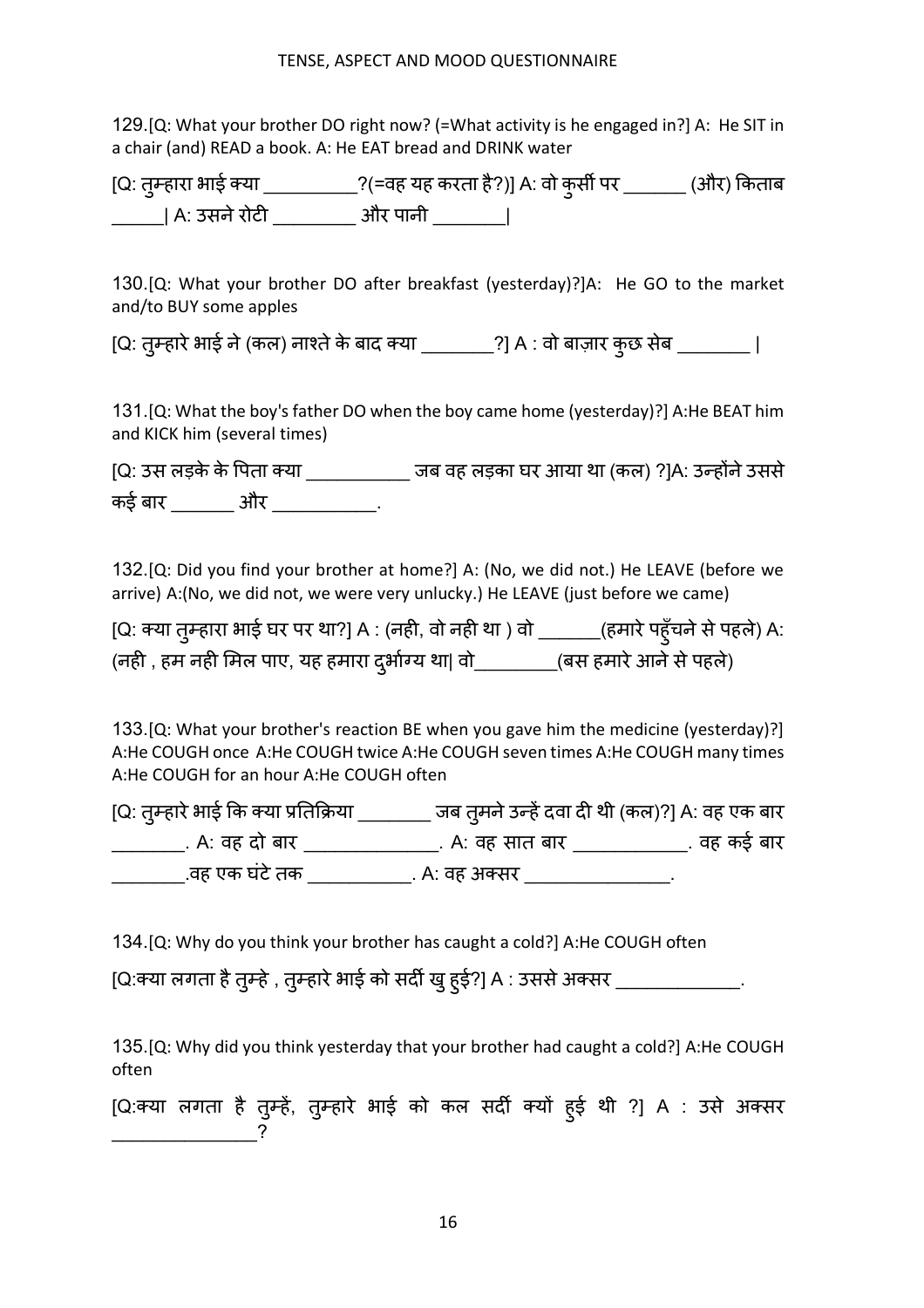136.[Q: How long did it take for your brother to finish the letter?] A:He WRITE the letter in an hour.

[Q: कितनी देर लगी तुम्हारे भाई को ख़त लिखने में ?] A : उसने एक घंटे में ख़त

 $\mathcal{L}_\text{max}$ 

 $\frac{1}{2}$ 

137. [The boy's father sent him a sum of money some days ago and it arrived yesterday] When the boy GET the money, he BUY a present for the girl

| [लड़के के पिता ने उसे पैसा भेजा और वो कल पहुँचेगा] जब उस लड़के को पैसा |  |
|------------------------------------------------------------------------|--|
| उसने लड़की के लिए एक तौफा                                              |  |

138.[Last year, the boy's father sent him a sum of money] When the boy GET the money, he BUY a present for the girl

[लड़के के Vपता नेउसेपैसा भेजा था Vपछलेसाल] जब उस लड़के को पैसा \_\_\_\_\_\_\_\_\_, तब उसने लड़की के लिए तौफा \_\_\_\_\_\_\_\_\_\_\_\_\_\_\_\_\_.

139.[the boy used to receive a sum of money now and then] When the boy GET the money, he BUY a present for the girl

| [कभी कबर उस लड़के को पैसा मिलता] जब उस लड़के को पैसा | . उसने लड़की |
|------------------------------------------------------|--------------|
| के लिया तौफा                                         |              |

140.[The boy is expecting a sum of money] When the boy GET the money, he BUY a present for the girl

| [यह लड़का पैसे की उम्मीद कर रहा है] जब उस लड़के को पैसा | . तभ वो लडकी |
|---------------------------------------------------------|--------------|
| के लिए तौफा                                             |              |

141.[The boy thinks that he will perhaps get a sum of money] If the boy GET the money, he BUY a present for the girl

| [लड़के को लगता है कि उससे बहुत सारा पैसा मिलेगा] अगर उस लड़के को पैसा ] |  |
|-------------------------------------------------------------------------|--|
| लड़की के लिए तौफा                                                       |  |

142.the speaker knows the boy was expecting money, but he doesn't know if he got it वक्ता जानता है कि लड़के को पैसा मिलने की उम्मीद है, पर उसे यह नहीं पता है कि उसे पैसा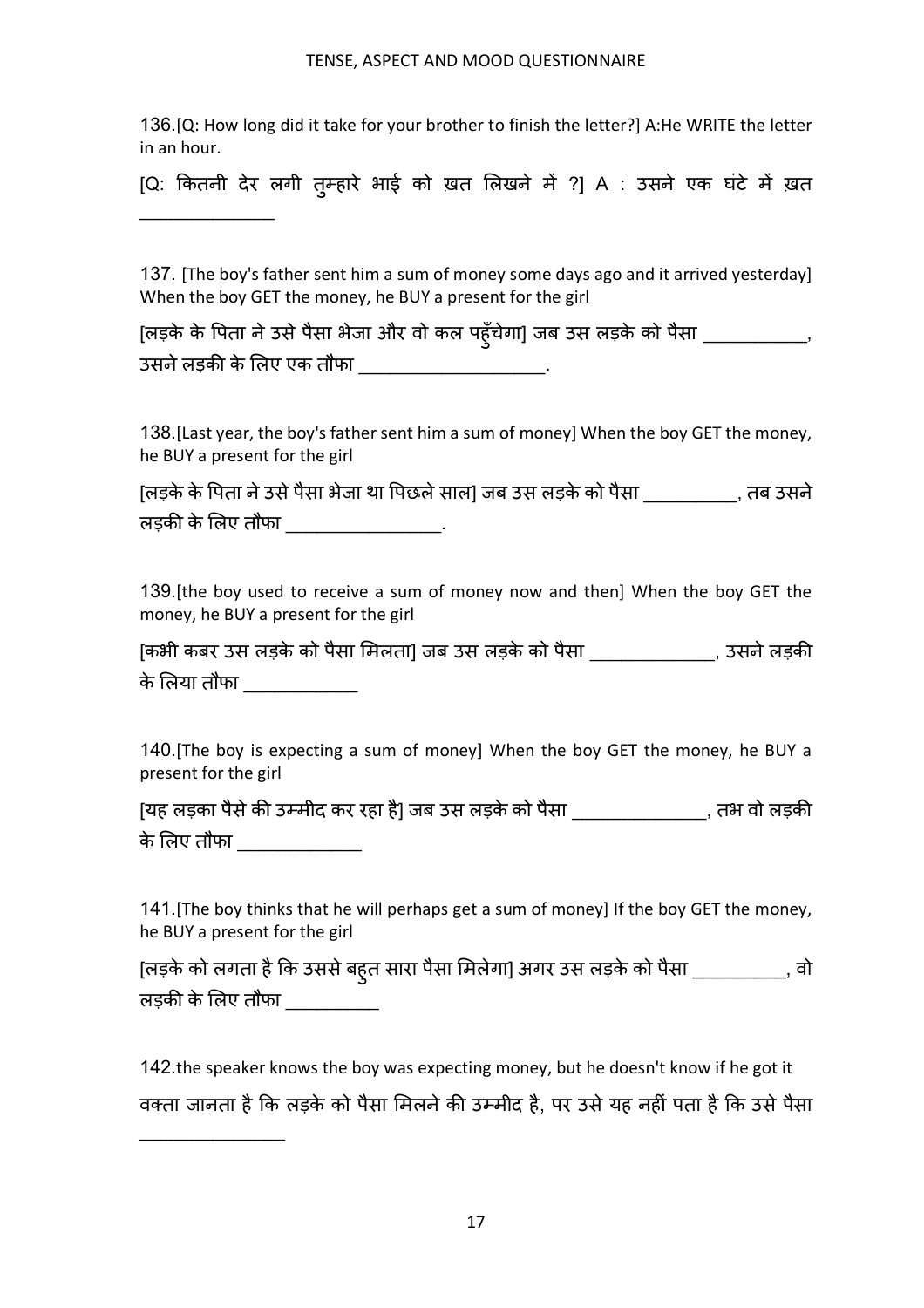143. If the boy GET the money (yesterday), he BUY a present for the girl

अगर कल लड़के को पैसा मिल  $\overline{a}$ तो वह लड़की के लिए तौफा  $\overline{a}$   $\overline{a}$   $\overline{a}$ 

144.[The speaker knows] the boy was expecting money and that he did not GET it [वक्ता को पता है] लड़के को पैसे मिलने की उम्मीद थी और उससे \_\_\_\_\_\_\_\_\_\_\_\_\_\_\_\_\_\_\_\_\_

145.If the boy GET the money (yesterday), he BUY a present for the girl

अगर लड़के को कल पैसा मिल जाता, तो वह लड़की के लिए तौफा \_\_\_\_\_\_\_\_\_\_\_\_\_\_\_\_\_\_\_\_\_\_\_\_\_

146.[Talking to someone who is leaving in a while] When you RETURN, I WRITE this letter (=I FINISH it already at that time)

|           | [किसी ऐसे इंसान से बात करते ह्ए जो कुछ ही देर में निकलेंगे] जब तुम | मैने |
|-----------|--------------------------------------------------------------------|------|
| इस ख़त को | ु(= तभ तक मैंने इस ख़त को लिख लिया होगा)                           |      |

147.[Said as an order by a teacher leaving the classroom] When I RETURN, you WRITE this assignment (~You FINISH it by then)

[एक अध्यापक क्लास से बहार जाते हुए] जब तक मैं \_\_\_\_\_\_\_\_\_\_\_, तुम लोग यह पेपर \_\_\_\_\_\_\_\_\_\_\_.

148.[Assuming that the speaker's brother is trustworthy and speaking of the water in a lake which is not visible to the speaker and the hearer] My brother SAY (right now) that the water BE COLD

| [ये मानते हुए कि वक्ता के भाई विश्वसनीय हैं और तलब के पानी के बारे में बात करते हुए जो |            |
|----------------------------------------------------------------------------------------|------------|
| किसी को नहीं दिख सकता है ] मेरे भाई ने                                                 | (अभी) पानी |

 $\frac{1}{2}$ 

| 149. [Of the water in a lake which is not visible to the speaker and the hearer] My brother |
|---------------------------------------------------------------------------------------------|
| SAY (right now) that the water BE COLD (but I don't believe him)                            |

[तलब के पानी के बारे में बात करते हुए जो वक्ता और श्रोता देख नहीं सकते है ] मेरा भाई (अभी) \_\_\_\_\_\_\_\_\_\_\_ कि पानी \_\_\_\_\_\_\_\_\_\_(पर मुझे उसपर विश्वास नहीं)

150.My brother SAY (right now) that the water BE COLD (yesterday, but I don't believe him)

मेरा भाई \_\_\_\_\_\_\_\_\_\_\_\_(अभी) कि पानी \_\_\_\_\_\_\_\_\_\_\_\_\_(कल , पर मुझे उस पर विश्वास नहीं)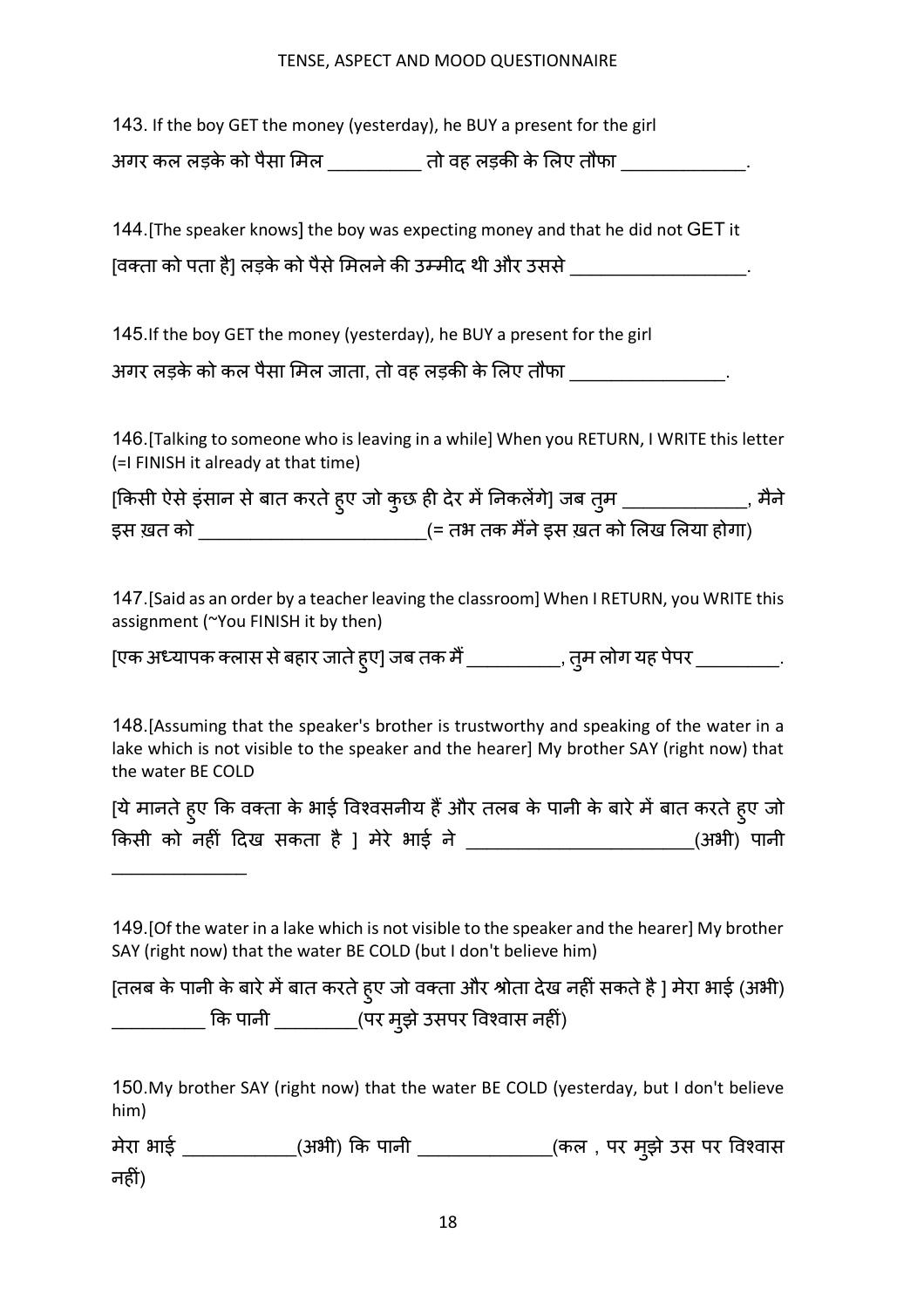151.My brother SAY (yesterday) that the water BE COLD (yesterday, but I think he was wrong)

मेरा भाई \_\_\_\_\_\_\_\_\_\_\_(कल) कि पानी \_\_\_\_\_\_\_\_\_\_\_(कल , पर मुझे लगता है कि वह सही नहीं थे)

152.My brother SAY (yesterday) that the water BE COLD (the day before yesterday, but I think he was wrong)

मेरा भाई\_\_\_\_\_\_\_\_\_\_\_(कल) कि पानी \_\_\_\_\_\_\_\_\_\_\_\_(परसो , पर मुझे लगता है कि वह सही नहीं थे)

153.My brother SAY (yesterday) that the water BE COLD (today, but he turned out to be wrong)

मेरा भाई \_\_\_\_\_\_\_\_\_\_\_\_\_(कल) कि पानी \_\_\_\_\_\_\_\_\_\_\_\_\_\_(कल , पर वह सही नहीं निकला)

154.[My brother THINK (right now) that the water BE COLD (today, but he is wrong)

मेरा भाई \_\_\_\_\_\_\_\_\_\_\_\_\_(इस वक्त) कि पानी \_\_\_\_\_\_\_\_\_\_\_(कल , पर वह सही नहीं है)

155.My brother THINK (yesterday) that the water BE COLD (yesterday, but he was wrong)

मेरा भाई \_\_\_\_\_\_\_\_\_\_\_(कल) कि पानी \_\_\_\_\_\_\_\_\_\_\_(कल, पर मुझे लगता है कि वह सही नहीं

था)

156.My brother KNOW (now) that the water BE COLD (today)

मेरा भाई \_\_\_\_\_\_\_\_(अब) Hक पानी (आज) \_\_\_\_\_\_\_\_\_\_\_\_\_\_\_\_\_\_

157.My brother KNOW (yesterday) that the water BE COLD (today)

मेरा भाई  $\qquad \qquad$  (कल) कि पानी (आज)  $\qquad \qquad$ 

158.My brother BELIEVE (yesterday) that the water BE COLD (usually)

मेरे भाई को  $($ कल) कि पानी (ज़्यादातर)  $\qquad \qquad$ 

159.He FEEL (right now) that the water BE COLD

उसे\_\_\_\_\_\_\_\_\_\_\_\_\_ (अभी) Hक पानी \_\_\_\_\_\_\_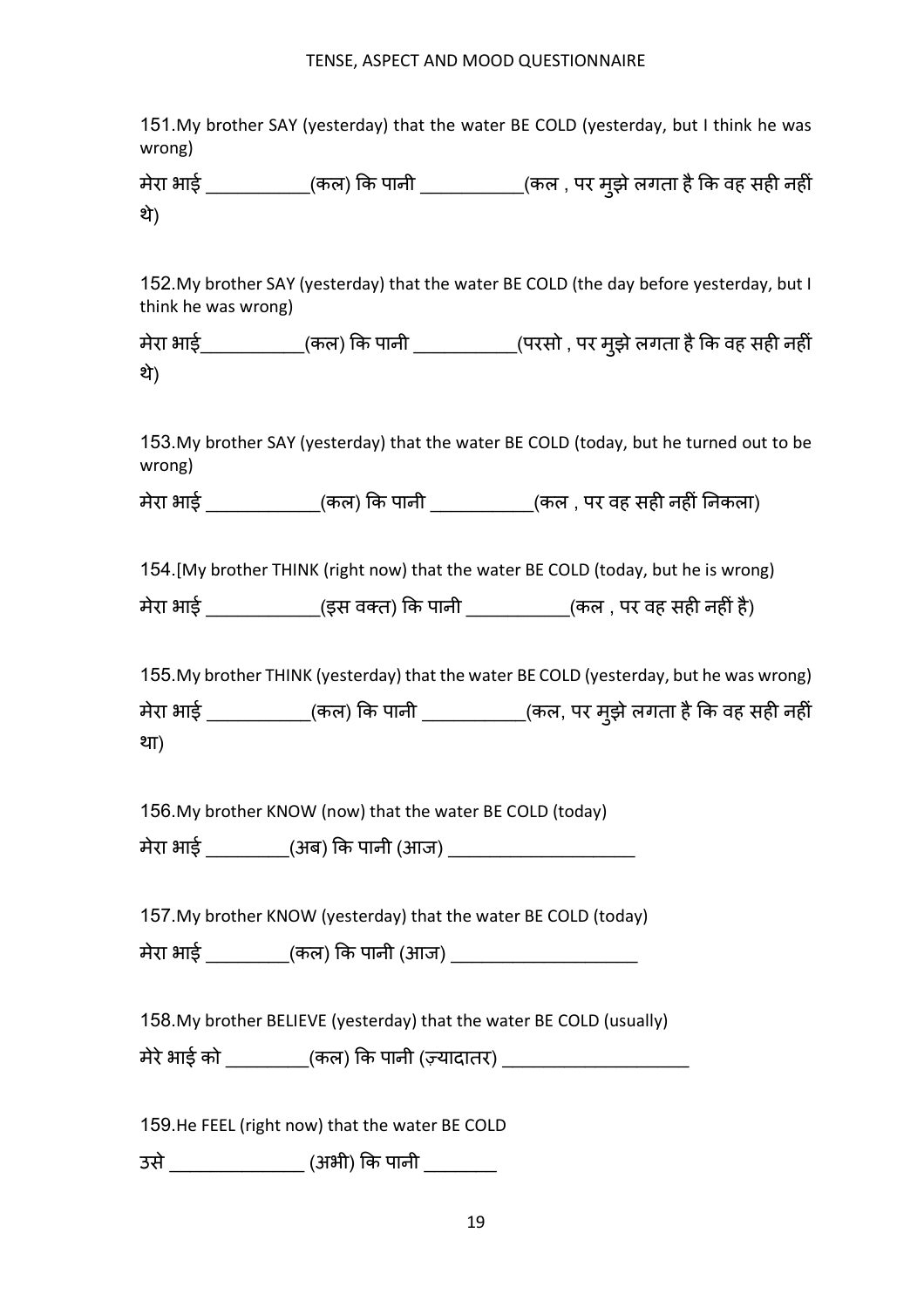|                                                                                 | 160. (Yesterday when my brother went into the water) he FEEL that the water BE COLD                                                                                        |
|---------------------------------------------------------------------------------|----------------------------------------------------------------------------------------------------------------------------------------------------------------------------|
| (कल मेरा भाई पानी में गया था) उसे _______________कि पानी _________________      |                                                                                                                                                                            |
|                                                                                 |                                                                                                                                                                            |
| My brother not THINK (right now) that the water BE COLD (=he thinks it is warm) | 161. [Of the water in an invisible lake - the speaker knows that the water is in fact cold]                                                                                |
| नहीं _____________(अभी ) कि पानी ________________________.                      | [एक अधिश्य तालाब के बारे में जिसके बारे में वक्ता जनता है कि जिसका पानी ठंडा है ] मेरा भाई                                                                                 |
|                                                                                 | 162. My brother DOUBT (right now) that the water BE COLD (=he suspects it is warm)                                                                                         |
|                                                                                 | मेरे भाई को ______________(अभी) कि पानी ________________(=शक है कि पानी गुन-गुना है)                                                                                       |
|                                                                                 |                                                                                                                                                                            |
| 163. My brother HOPE (right now) that the water BE COLD                         |                                                                                                                                                                            |
| मेरे भाई________________________________(अभी) कि पानी _________________.        |                                                                                                                                                                            |
| 164. [Uttered as a promise] I PROMISE to COME to you tomorrow                   |                                                                                                                                                                            |
|                                                                                 | [वादे के रूप में कहा गया] मैं तुमसे ______________ कि तुमसे कल ________________________                                                                                    |
| [नामकरण के दौरान] मै इस बच्चे को ब्रज ________                                  | 165. [Uttered in a naming ceremony (for NAME, substitute any suitable verb (e.g.<br>CHRISTEN), for X, substitute any suitable proper name (e.g. JOHN)] I NAME this child X |
| 166. [Looking at a broken cup, angrily:] A: Who BREAK this cup?                 |                                                                                                                                                                            |
| [एक टूटे प्याली को देखकर, गुस्से में]: यह प्याली किसने ______________?          |                                                                                                                                                                            |
| 167. [Looking at a house] A: Who BUILD this house?                              |                                                                                                                                                                            |
| [एक घर को देखते ह्ए ]: यह घर किसने ____________?                                |                                                                                                                                                                            |
|                                                                                 | 168. [Looking at a picture of a house which has been torn down] A: Who BUILD this house?                                                                                   |
| [एक टूटे घर का चित्र देखते हुए ] यह घर किसने ___________?                       |                                                                                                                                                                            |
| 169. [Looking at a house, recently painted] A: Who PAINT this house?            |                                                                                                                                                                            |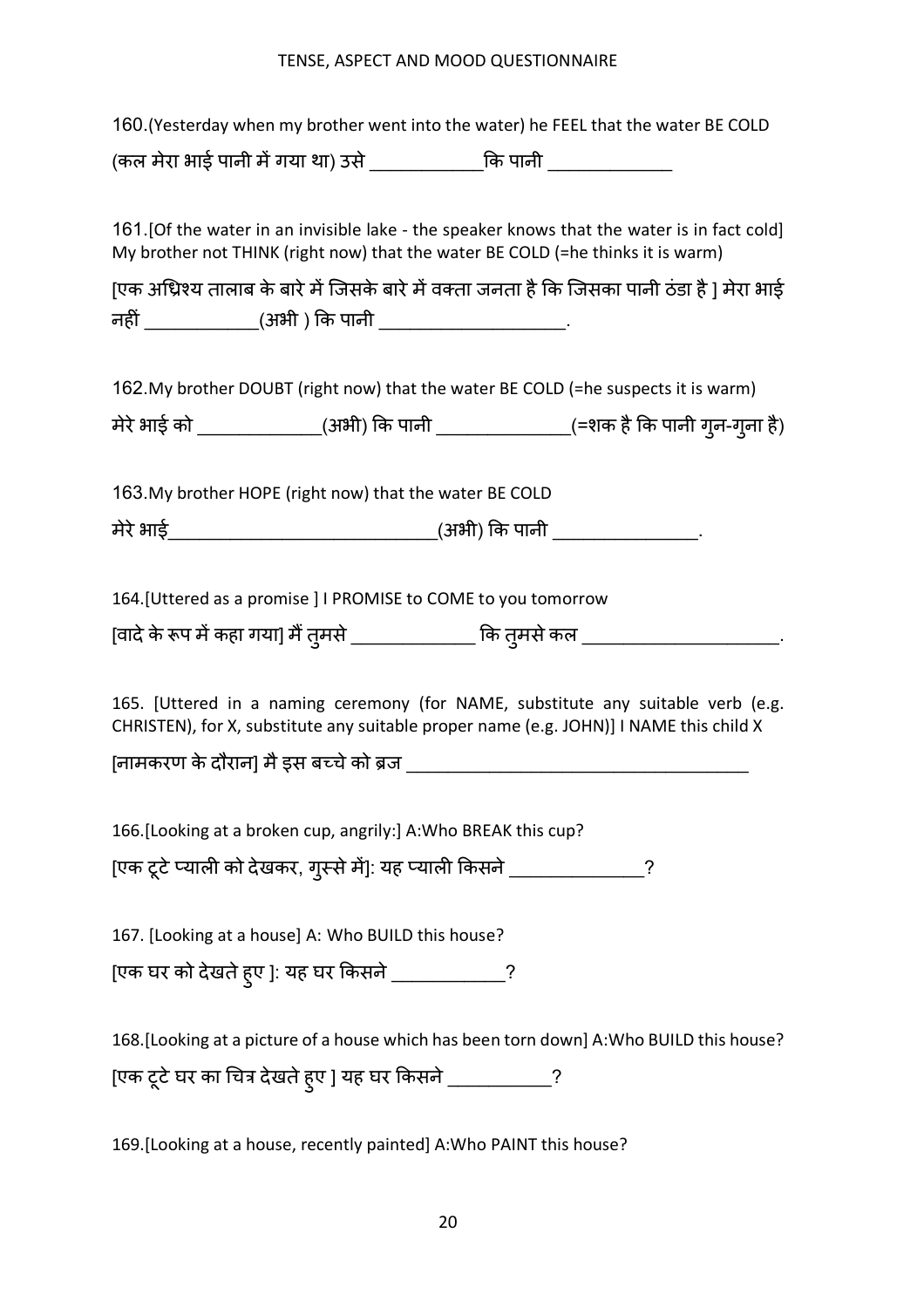[एक नए रंग-रोगन कराये घर को देखते हुए] \_\_\_\_\_\_\_\_\_\_\_\_\_ किसने कराया ?

170.(Yesterday evening) I GO to bed before my brother COME home

(कल शाम) मेरेभाई के घर \_\_\_\_\_\_\_\_\_\_\_ सेपहलेह8 म6{बrतर \_\_\_\_\_\_\_\_\_\_

171.[The speaker has just seen the king arrive (no one had expected this event)]Have you heard the news?) The king ARRIVE

[वक्ता ने राजा को बस अभी आते देखा है] (किसी ने भी इस घटना की कल्पना नहीं की थी )] (क्या तु मने समाचार सु ना?) राजा \_\_\_\_\_\_\_\_\_\_\_\_\_\_?

172.[A person who has heard (171) but not seen the event says:](Have you heard the news?) The king ARRIVE

[वह इनसन जिसने सुना कि राजा आ गए है पर देखा नहीं (क्या तुमने खबर सुनी?)] राजा \_\_\_\_\_\_\_\_?

173.[The king has been expected for weeks. The speaker has just seen him:] The king ARRIVE

[राजा के कुछ हफ़्तों में आने कि संभावना है | वक्ता ने उन्हें बस अभी देखा है] राजा \_\_\_\_\_\_\_\_\_\_\_

174.[A person who has heard (171) but not seen the event says]The king ARRIVE.

[एक यक्ति जिसने राजा के आने की खबर सुनी है पर देखा नहीं] राजा \_\_\_\_\_\_\_\_\_\_\_\_\_\_

175.When I COME home (yesterday), he WRITE two letters (=first I came and then he wrote the letters)

जब मै घर \_\_\_\_\_\_\_\_\_\_\_\_\_\_\_\_\_\_ थी\था (कल), उसने दो ख़त \_\_\_\_\_\_\_\_\_\_\_\_\_\_\_(पहले मै आया फिर उसने ख़त लिखे)

176.When I COME home (yesterday), he WRITE two letters (=he finished writing them just before I came)

जब मैघर \_\_\_\_\_\_\_\_\_\_\_\_\_\_ थी\था (कल), उसनेदो ख़त \_\_\_\_\_\_\_\_\_\_\_\_(मेरेआनेसेपहले बस लिखना ख़तम किया था )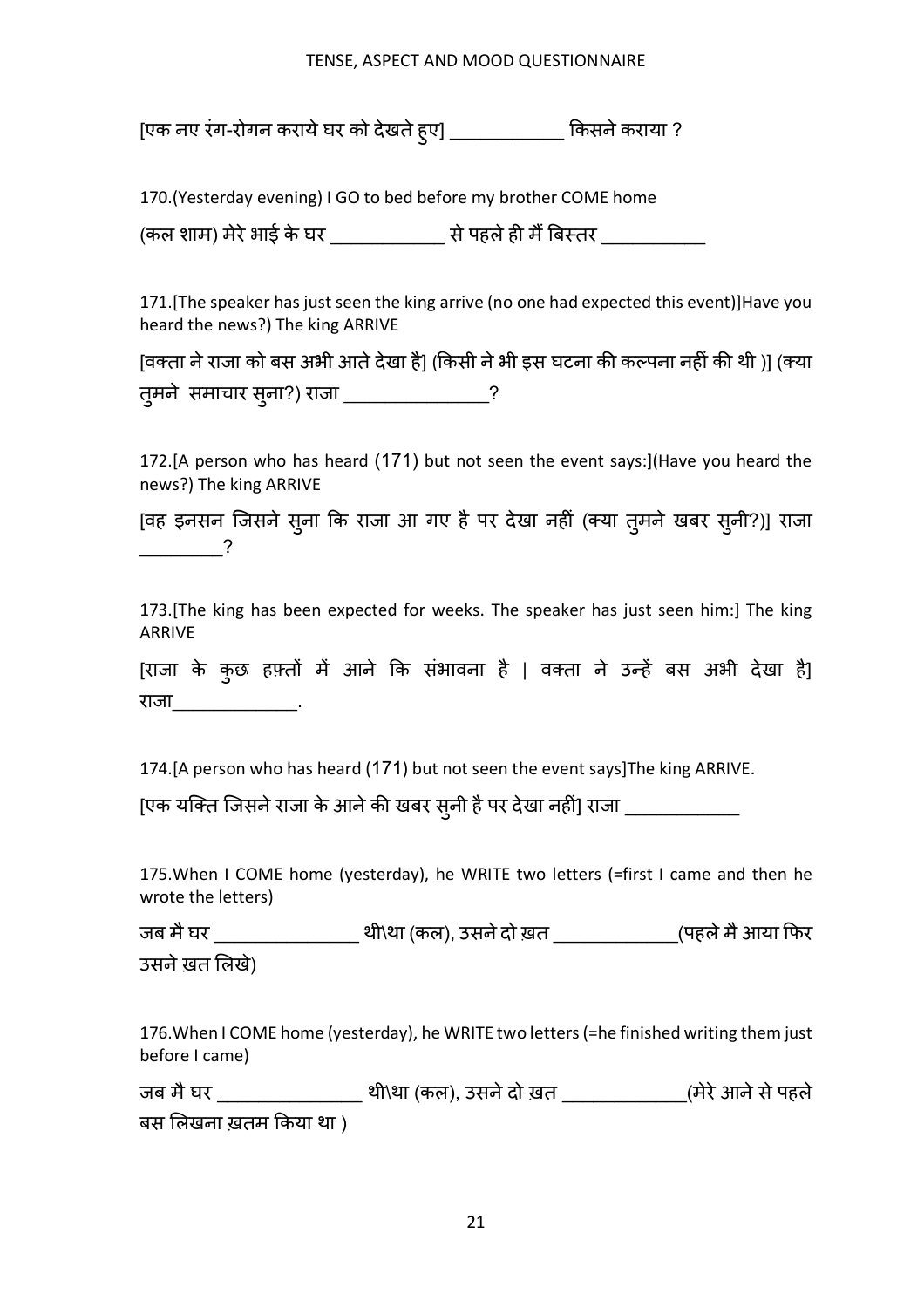177.When I COME home (yesterday), he WRITE two letters (=that is what he accomplished during my absence)

जब मै घर \_\_\_\_\_\_\_\_\_\_\_\_\_\_\_\_\_ था\थी (कल), उसने दो ख़त \_\_\_\_\_\_\_\_\_\_\_\_\_\_ (मेरी अनुपस्तिथि में यह काम समाप्त कर दिया गया था)

178.When I COME home (yesterday), he WRITE two letters (=that is the activity he was engaged in)

जब मैघर \_\_\_\_\_\_\_\_\_\_\_\_\_\_ था\थी (कल), वह दो ख़त \_\_\_\_\_\_\_\_\_\_\_\_(मेरेघर आनेकेसमय वह इससी काम में व्यस्त था)

179.[Conversation takes place in the afternoon. The market referred to assumed to be situated at a considerable distance from the place where the conversation takes place. Q: Do you know my brother?] A:(Yes,) I MEET him at the market this morning A:(Yes,) I MEET him at the market yesterday

[वातोलाप दोपहर के समय में हो रहा हैं| जहाँ वातोलाप हो रहा है वो बाज़ार से दूर है| Q: क्या तुम मेरे भाई को जानते हो?] A : (हाँ) मैं उससे बाज़ार में आज सुबह \_\_\_\_\_\_\_\_\_\_\_\_\_\_\_| A: (हाँ)मैं उससे कल बाज़ार म5\_\_\_\_\_\_\_\_\_\_\_

180.[Conversation takes place in the afternoon: Q: Do you know my brother?] A:(Yes,) I MEET him here this morning

[वातोलाप दोपहर के समय में होता है| Q: क्या तुम मेरे भाई को जानते हो?] A: (हाँ) मैं उससे यहाँ आज सुबह \_\_\_\_\_\_\_\_\_\_\_\_\_\_\_\_\_\_\_\_\_

181.[C=180] Q: Do you know my brother?] A:(Yes,) I MEET him here yesterday

[Q: क्या तुम मेरे भाई को जानते हो?] A: (हाँ) मैं उससे यहाँ कल\_\_\_\_\_\_\_\_\_\_\_\_\_\_\_\_\_\_\_

182.[Traveler to local:] If you SHOW me the way, I GIVE you money

[एक स्थानीय से एक यात्री कहता है ]अगर तुम मुझे रास्ता \_\_\_\_\_\_\_\_\_, तो मैं तुम्हे पैसे दूंगा |

183.[Mother to child:] If you not STOP PLAY with that ball, I TAKE it away

[एक माँ अपने बच्चे से] अगर तुम एस गेंद से \_\_\_\_\_\_\_\_\_\_\_\_\_\_\_, मैं उसे \_\_\_\_\_\_\_\_\_\_\_\_\_

184.[Standing in front of a house: Q: Who BUILD this house?] A:My brother BUILD this house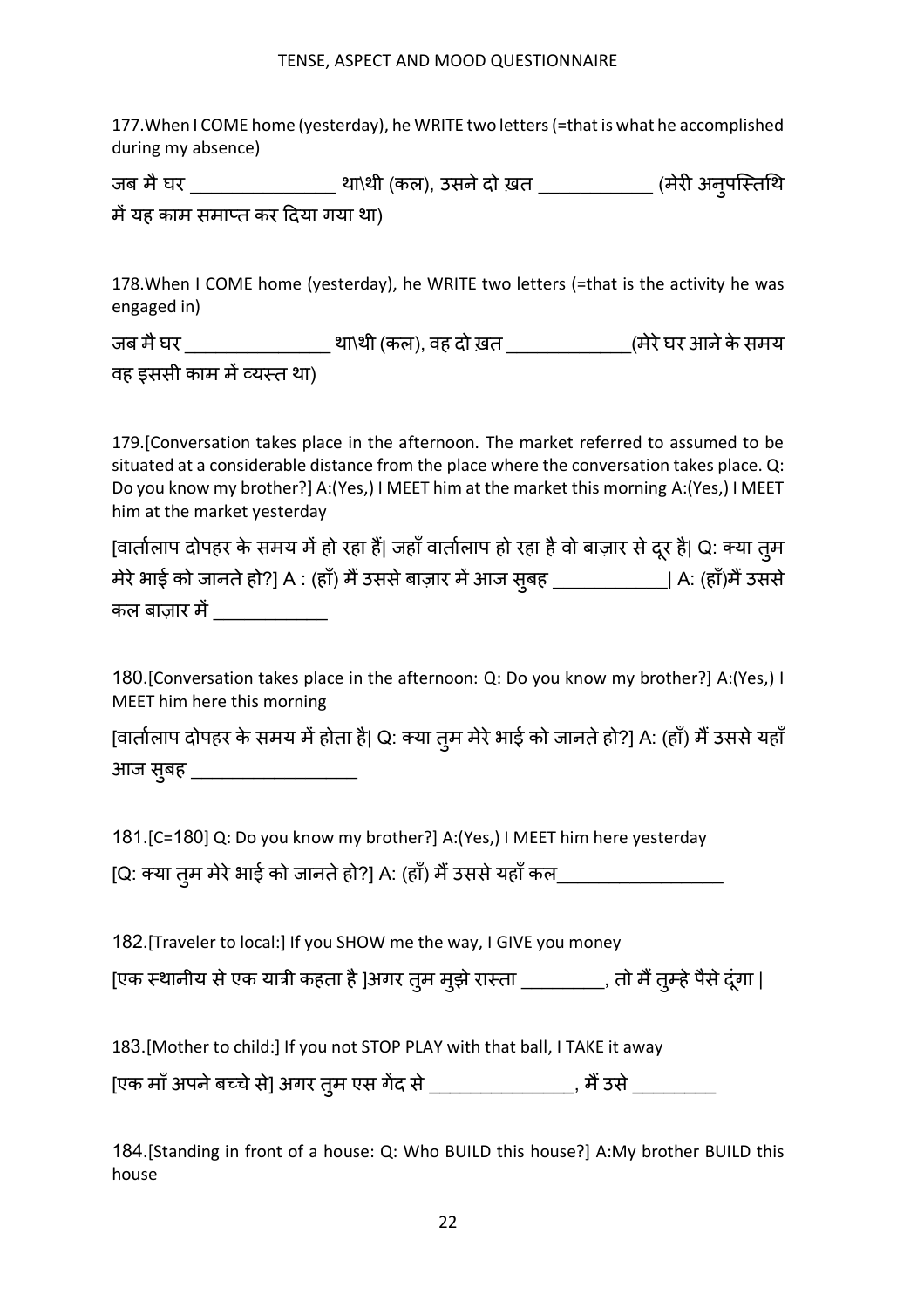[एक घर केसामनेखड़ेहोकर Q: यह घर Hकसने\_\_\_\_\_\_\_\_?] मेरेभाई नेयह घर \_\_\_\_\_\_\_\_\_\_|

185.[(Of a coughing child:) Q: For how long has your son been coughing?] A:He COUGH for an hour

[एक खाँसते हुए बच्चे के बारे में] Q:तुम्हारा बच्चा कितने देर से खाँस रहा है ?] A: वह एक घंटे से  $\mathcal{L}_\text{max}$  and  $\mathcal{L}_\text{max}$ 

186.[A knows that B was going to meet A's brother but not when. A: You MEET my brother (yet)? A:(Yes)I MEET him.B:(No,) I not MEET him

[A जनता है कि B A के भाई से मिलने जा रहा है पर उससे यह नही पता कि कब] A: त्**म मेरे भा**ई से अभी तक \_\_\_\_\_\_\_\_? A: (हाँ) मैं उससे \_\_\_\_\_\_\_\_ लिया| B: (नही) मैं उससे नही \_\_\_\_\_\_\_\_.

187.[Said by a young man] When I GROW old, I BUY a big house

[एक जवान आदमी बोलता है ] जब मैं थोड़ा और बड़ा हो जाऊंगा तो एक घर

188.[The speaker has just seen the king arrive (earlier than was expected):] The king ARRIVE already

[वक्ता ने राजा को अभी बस आते देखा (पहले से ही इसकी संभावना थी)] राजा पहले ही

189.[The king is expected to arrive]The king not ARRIVE yet

 $\mathcal{L}=\mathcal{L}^{\mathcal{L}}$ 

[राजा के आनेकO संभावना है] राजा अभी तक \_\_\_\_\_\_\_\_\_\_\_\_\_\_.

190.[Q: Has your brother finished the letter?] A:(No,) he still WRITE it

[Q: क्या तुम्हारे भाई ने ख़त पूरा कर लिया?] A: (नही) वह अभी भी \_\_\_\_\_\_\_\_\_\_\_\_\_\_\_\_\_

191.[Q: What did your brother say yesterday when you asked him if he was busy?] A: He SAY that he WRITE letters

[Q: क्या कहा था तुम्हारे भाई ने कल जब तुमने उनसे पुचा था कि क्या वो व्यस्त थे?] A: उन्होंने कि उन्हें ख़त

192.[Do you know what happened to me yesterday?] I WALK in the forest. Suddenly I STEP on a snake. It BITE me in the leg. I TAKE a stone and THROW at the snake. It DIE.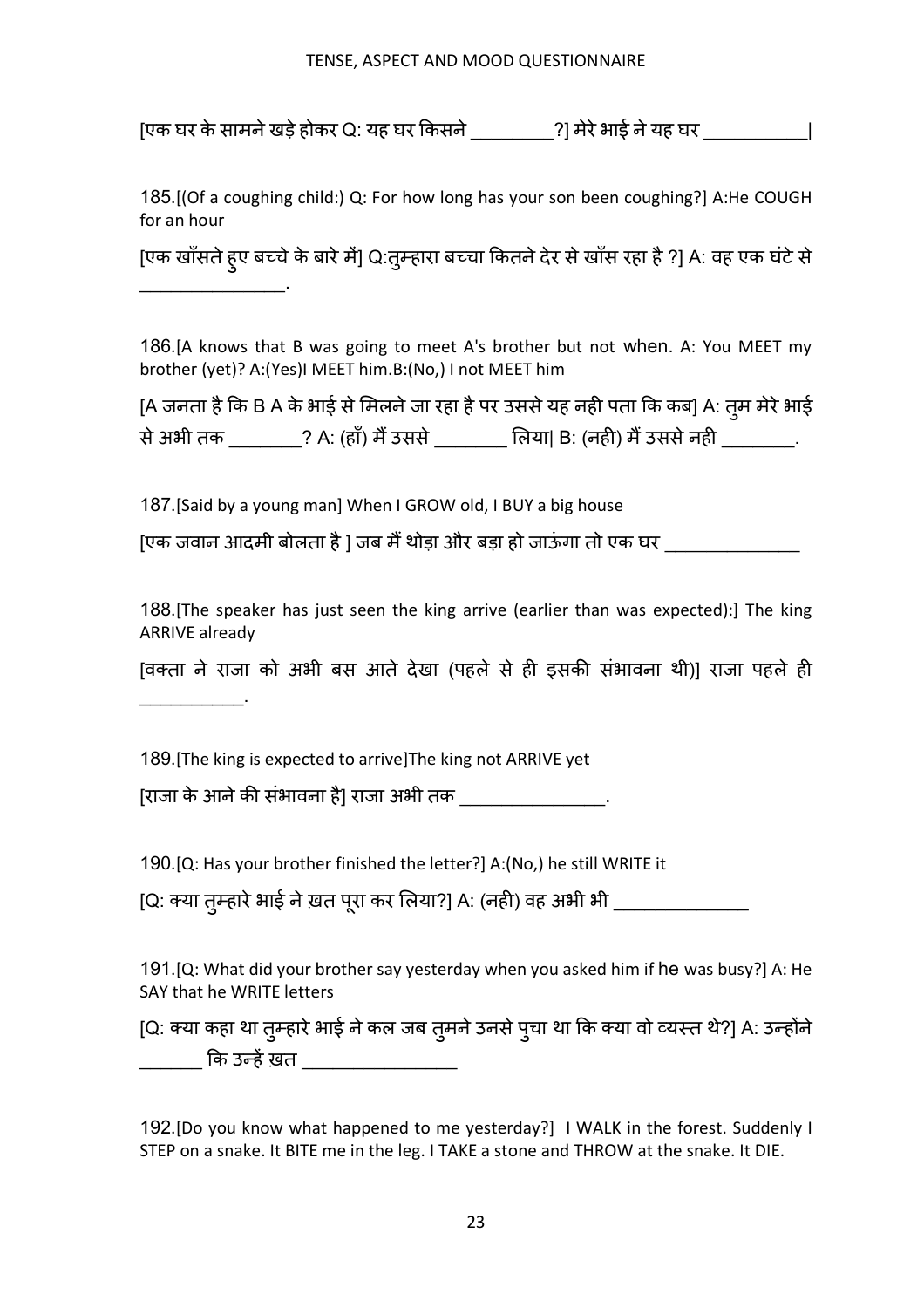| [क्या त़्म्हे पता है कि मेरे साथ कल क्या हुआ था ?] मैं जंगल में |                            | । अचानक मैंने एक |
|-----------------------------------------------------------------|----------------------------|------------------|
| साँप पर पैर                                                     | <u> </u> उसने म्इ़ो पैर पर | । मैंने एक पत्थर |
| उठाया और साँप के तरफ                                            | । वह                       |                  |

193.[l'll tell you what happened to me once when I was a child.]. I WALK in the forest. Suddenly I STEP on a snake. It BITE me in the leg. I TAKE a stone and THROW at the snake. It DIE. [I saw it with my own eyes yesterday]

| [मैं त़्म्हे बताता हूँ कि मेरे साथ बचपन में क्या ह़आ था] मैं जंगल में _ |                     | । अचानक मैंने    |
|-------------------------------------------------------------------------|---------------------|------------------|
| एक साँप पर पैर                                                          | उसने म़्झे पैर पर _ | । मैंने एक       |
| पत्थर उठाया और साँप के तरफ                                              | वह                  | मैंने अपनी आँखों |
| से देखा था ]                                                            |                     |                  |

194.[Do you know what happened to my brother yesterday? I saw it myself.] We WALK in the forest. Suddenly he STEP on a snake. It BITE him in the leg. He TAKE a stone and THROW at the snake.

| [क्या तुम्हे पता है मेरे भाई के साथ कल क्या हुआ था? मैंने खुद देखा] हम जंगल में |                      |  |
|---------------------------------------------------------------------------------|----------------------|--|
| अचानक उसने एक साँप पर पैर                                                       | । उसने उन्हें पैर पर |  |
| तभी उसने एक पत्थर उठाया और उसे साँप के तरफ                                      | । वह                 |  |

195.[Do you know what happened to my brother yesterday? He told it himself.] He WALK in the forest. Suddenly he STEP on a snake. lt BITE him in the leg. He TAKE a stone and THROW at the snake. It DIE

| [क्या तुम्हे पता है मेरे भाई के साथ कल क्या हूआ? उन्होंने मुझे खुद बताया] वो जंगल में |                   |
|---------------------------------------------------------------------------------------|-------------------|
| । अचानक उसने एक साँप पर पैर                                                           | । उसने उसे पैर पर |
| तभी उसने एक पत्थर उठाया और उसे साँप के तरफ                                            | । वह              |
|                                                                                       |                   |

196.[Once upon a time there was a man. This is what happened to him one day.] He WALK in the forest. Suddenly he STEP on a snake. lt BITE him in the leg. He TAKE a stone and THROW at the snake. It DIE.

| [एक बार की बात है, एक आदमी था  उसके साथ एक दिन यह हुआ] वह जंगल में |                   |
|--------------------------------------------------------------------|-------------------|
| अचानक उसने एक साँप पर पैर                                          | । उसने उसे पैर पर |
| तभी उसने एक पत्थर उठाया और उसे साँप के तरफ                         | ਗੋ                |